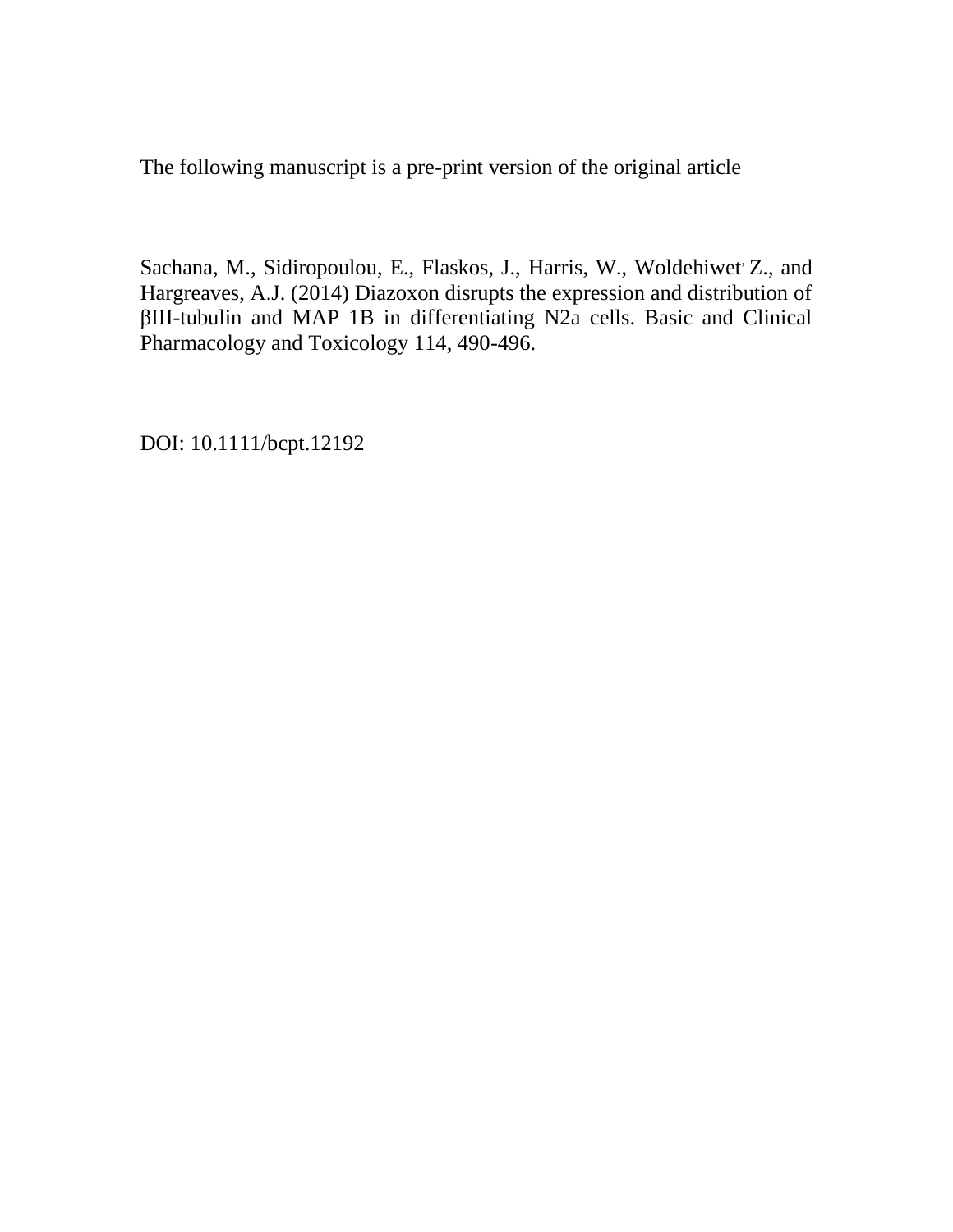# **Diazoxon disrupts the expression and distribution of βIII-tubulin and MAP 1B in differentiating N2a cells**

Magdalini Sachana<sup>a</sup>, Erasmia Sidiropoulou<sup>b</sup>, John Flaskos<sup>a, d</sup>, Wayne Harris<sup>c</sup>, Alex J. Robinson<sup>c</sup>, Zerai Woldehiwet <sup>b</sup>, Alan J. Hargreaves <sup>c, d</sup>

<sup>a</sup> Laboratory of Biochemistry and Toxicology, School of Veterinary Medicine, Aristotle University of Thessaloniki, 54124 Thessaloniki, Greece  $<sup>b</sup>$  Department of Infection Biology, Institute of Infection & Global Health, University of</sup> Liverpool, Leahurst Campus, Leahurst, Neston, Wirral CH64 7TE, UK <sup>c</sup> Interdisciplinary Biomedical Research Centre, School of Science and Technology, Nottingham Trent University, Nottingham, NG11 8NS, UK

<sup>d</sup> Corresponding authors:

| Tel: $+44$ 115 8488061 |       |          | Email address: alan.hargreaves@ntu.ac.uk (AJ Hargreaves) |          |
|------------------------|-------|----------|----------------------------------------------------------|----------|
| Tel: +30 2310 999948   | Email | address: | flaskos@vet.auth.gr $(J$                                 | Flaskos) |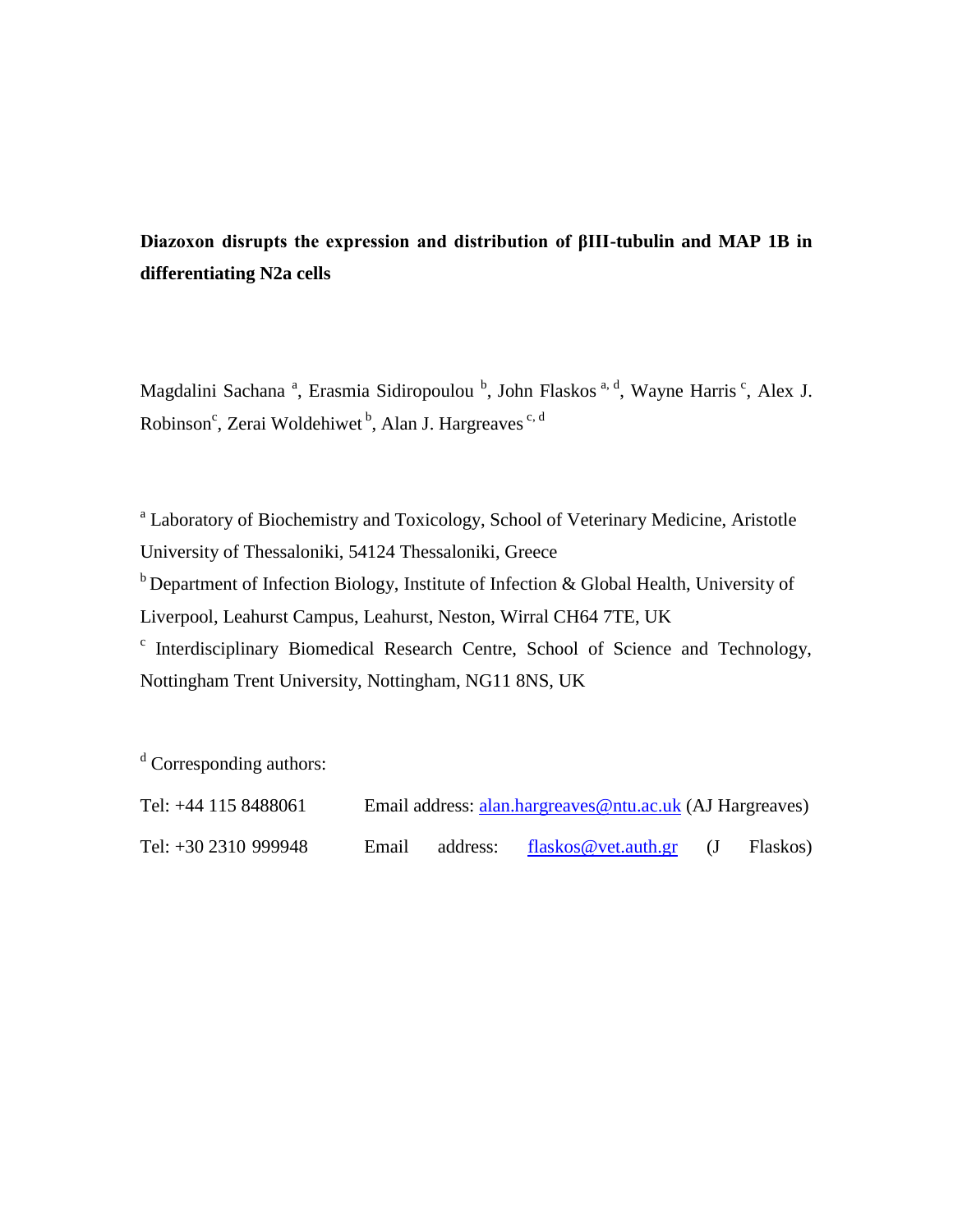*Abstract:* This study aimed at assessing the effects of diazoxon (DZO), a major metabolite of the insecticide diazinon (DZ), on key cytoskeletal proteins in differentiating N2a neuroblastoma cells. Initial experiments established that sub-lethal concentrations of 1, 5 and 10 μM DZO produced profound inhibition of neurite outgrowth. Densitometric scanning of probed immunoblots of N2a cell lysates demonstrated that DZO had no effect on total β-tubulin levels. However, probing with a monoclonal antibody that recognised specifically the βIII-tubulin isotype revealed that 10 μM DZO induced a significant reduction in the levels of this particular form. Levels of polyglutamylated tubulin were not altered. Exposure to 10 μM DZO also decreased the expression of microtubule associated protein 1B (MAP 1B). However, DZO had no effect on the expression of MAP tau. DZO also failed to affect the levels neurofilament light (NFL) and neurofilament medium (NFM) chain levels. Indirect immunofluorescence demonstrated that the staining of neurites in treated cells was weaker than in the controls for βIII-tubulin. In conclusion, DZO disrupts the microtubule (MT) network affecting the expression and distribution of two specific MT proteins known to be important in neuritogenesis. DZO may contribute to the developmental neurotoxicity seen following exposure to DZ.

*Keywords*: Diazoxon; N2a neuroblastoma; Neurite outgrowth inhibition; βIII-tubulin; MAP 1B; Organophosphorothionate insecticide

*Abbreviations*: AChE, acetylcholinesterase; CP, chlorpyrifos; DMEM, Dulbecco's modified Eagle's medium; DMSO, dimethyl sulphoxide; DZ, diazinon; DZO, diazoxon; FITC, fluorescein isothiocyanate; HRP, horseradish peroxidase; MAP 1B, microtubule associated protein 1B; MT, microtubule; NF, neurofilament; NFL, neurofilament light chain; NFM, neurofilament medium chain; OP, organophosphorus ester; PAGE, polyacrylamide gel electrophoresis; PBS, phosphate buffered saline; SDS**,** sodium dodecyl sulphate; TRITC, tetramethyl rhodamine isothiocyanate.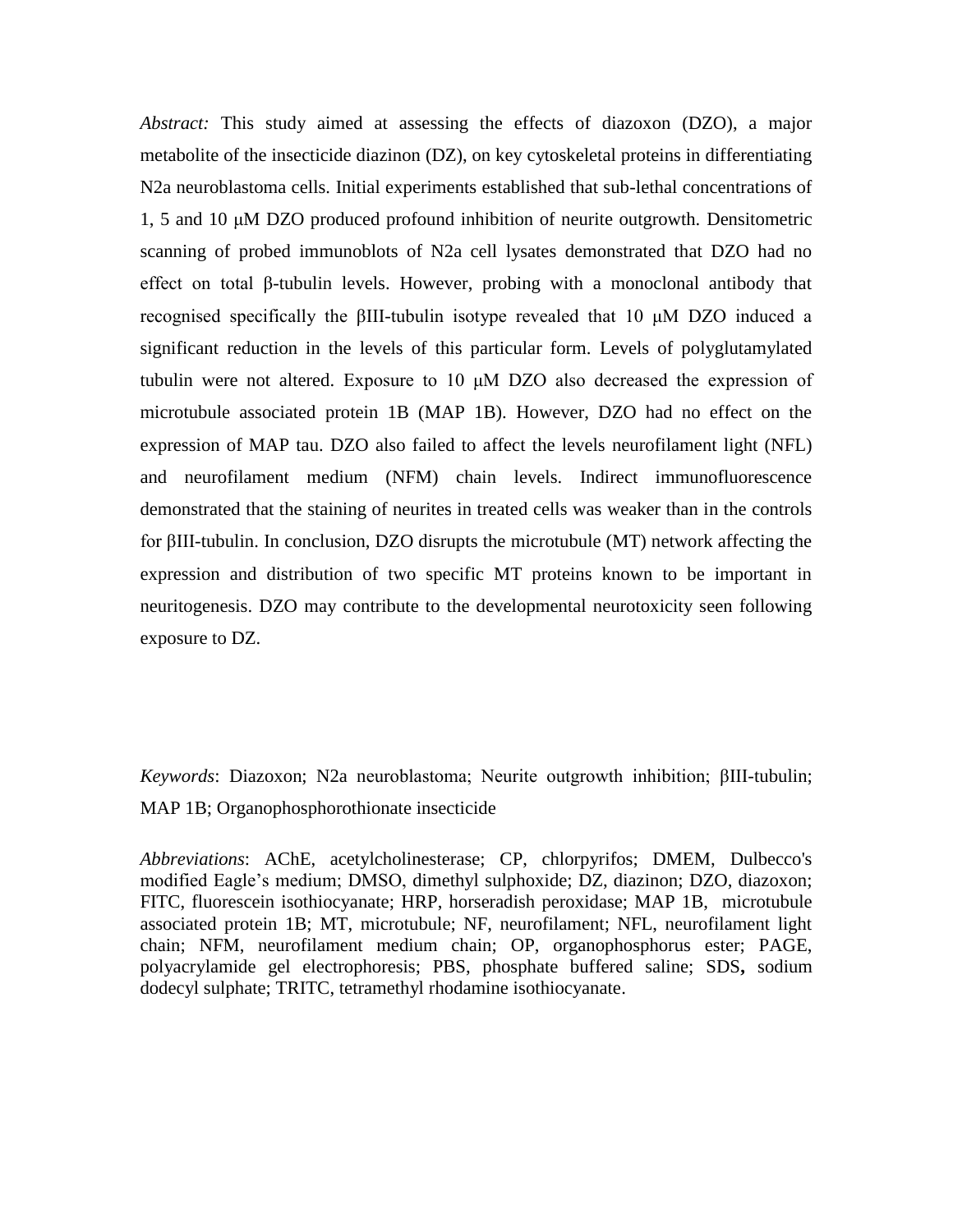#### **Introduction**

Organophosphorus esters (OPs) comprise the largest group of insecticides globally employed; however, due to their toxicity, they can cause damaging effects on mammals, birds and the environment in general. OPs can induce in adults a number of distinct neurotoxic effects [1], among which the most frequently encountered is acute neurotoxicity due to the inhibition of acetylcholinesterase (AChE). In recent years, however, an increasing number of in vivo studies indicate that OP insecticides, and particularly the extensively used organophosphorothionates chlorpyrifos (CP) and diazinon (DZ), can also cause developmental neurotoxicity [2, 3]. This toxicity is related to the ability of these OPs to interfere with a number of neurodevelopmental events including the process of neuronal differentiation and axon formation [4, 5].

Phosphorothionates are known to be metabolically converted in vivo to their desulphurated, oxon analogues by specific mixed function oxidases (cytochrome p450s), mainly in the liver [6]. In vitro studies using a variety of cell culture systems demonstrate that the oxon metabolites of both CP and DZ have the capacity to directly disrupt the process of neurite outgrowth, a widely employed marker of neuronal differentiation in vitro. Thus, the oxon metabolite of CP, chlorpyrifos oxon (CPO) inhibits the outgrowth of axonal processes in primary cultures of embryonic rat superior cervical [7] and dorsal root [8] ganglia neurons. CPO can also impair the extension of neurites in the rat PC12 pheochromocytoma [9] and mouse N2a neuroblastoma [10] cell lines. The ability to disrupt the process of neurite development in the N2a cell line is also exhibited by the oxon metabolite of DZ, diazoxon (diazoxon, DZO).

The neuronal cytoskeleton, and in particular microtubules (MTs) and neurofilaments (NFs), is one of the most important endogenous factors that control normal neurodevelopment including the process of axonal/neurite outgrowth [11]. This study sought to assess in differentiating mouse N2a neuroblastoma cells the effects of DZO on the expression and distribution of a number of MT and NF proteins which are neurodevelopmentally important and may be involved in neurite outgrowth and stability.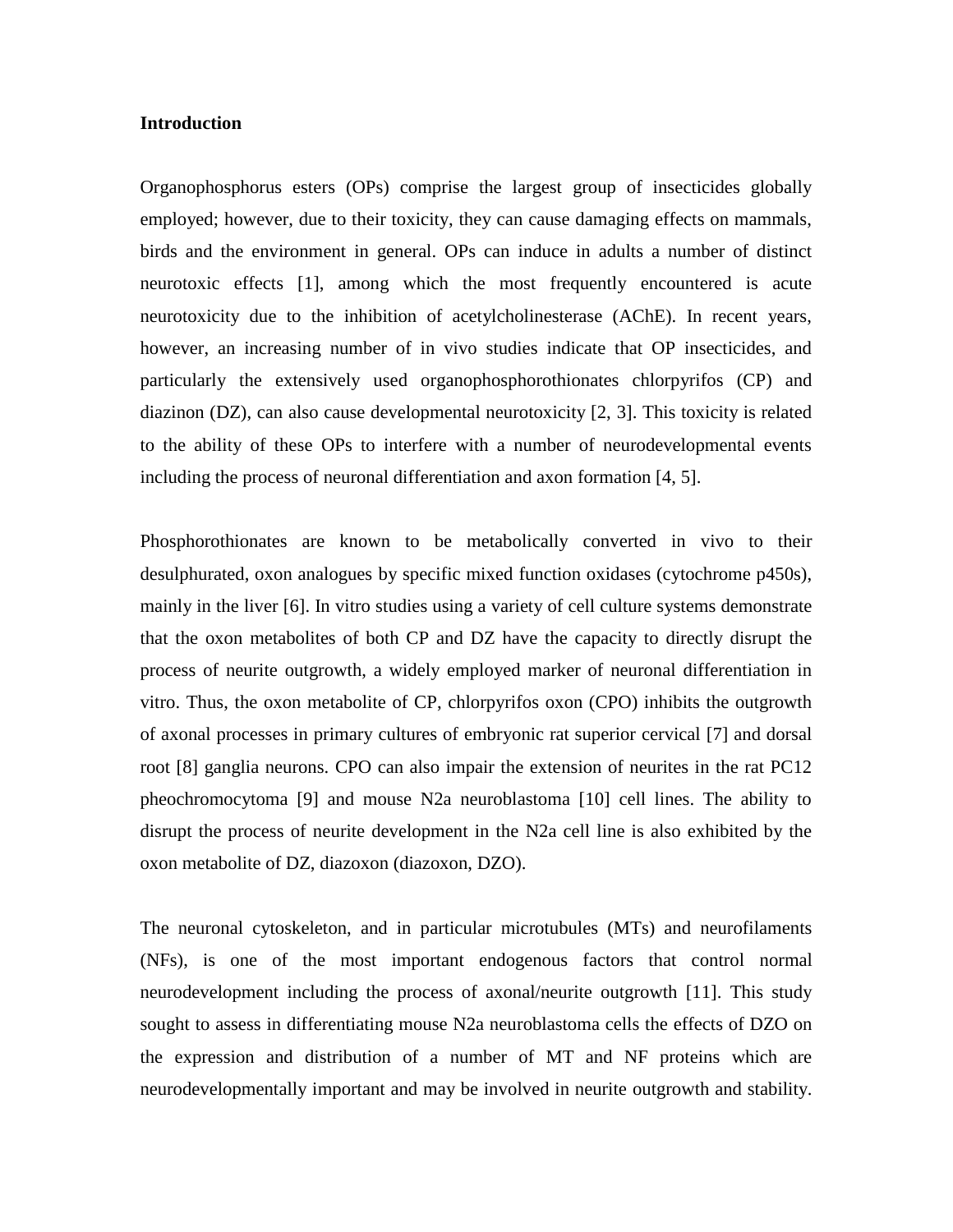DZO was employed at three different concentrations, 1, 5 and 10 μM, which were found to cause extensive impairment of neurite outgrowth. These DZO concentrations were previously shown to be non-cytotoxic in our laboratory using the same differentiating cell line [12].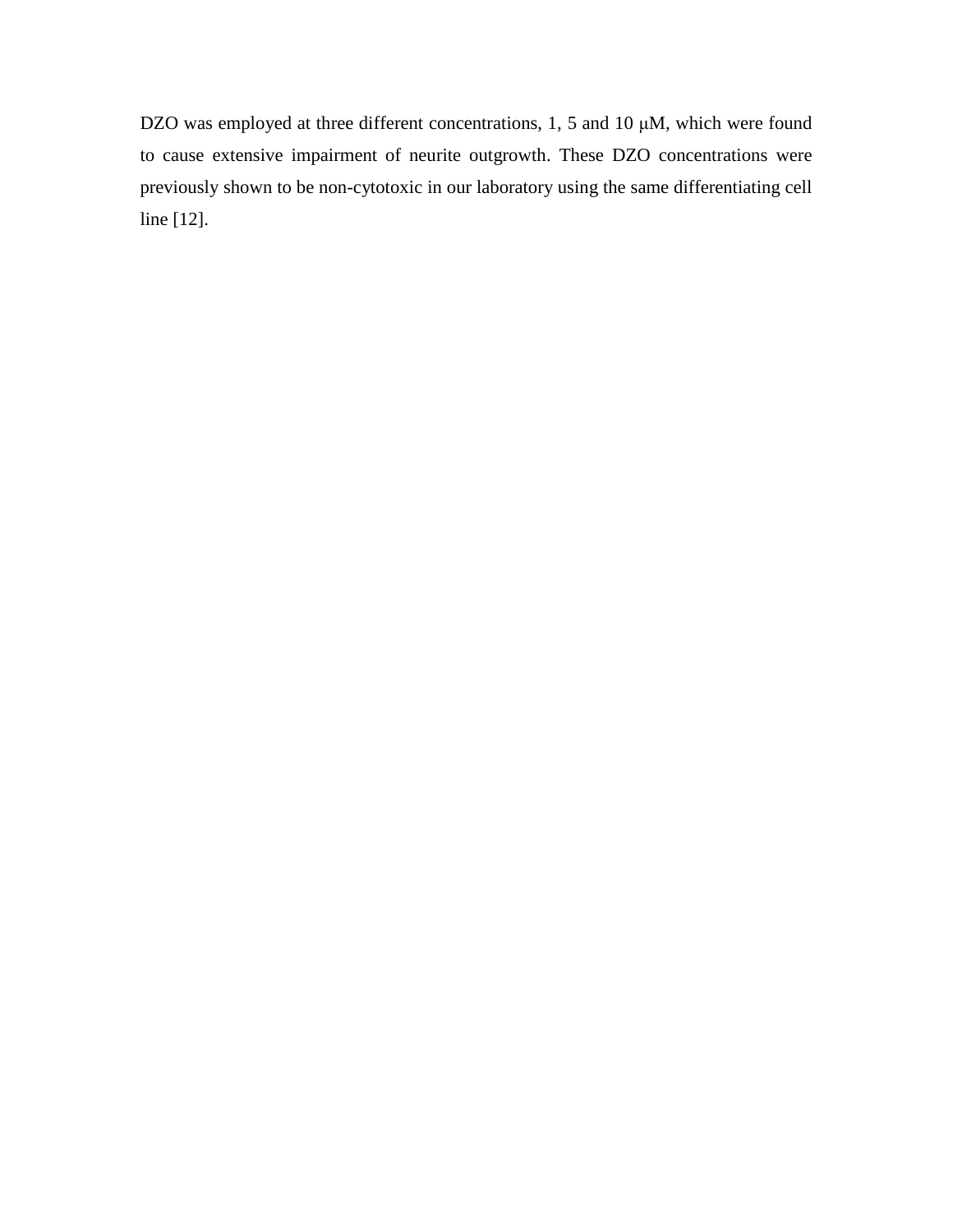### **Materials and methods**

*Materials.* The mouse neuroblastoma cell line was obtained from ICN (Thane, UK). Cell culture plastic materials were supplied by Scientific Laboratory Supplies (Nottingham, UK). Cell culture reagents, as well as mouse monoclonal antibodies to total  $\alpha$ -tubulin (B512), total β-tubulin (TUB 2.1), β III-tubulin (SDL.3D10) and polyglutamylated tubulin (clone B3) were purchased from Sigma-Aldrich Co. Ltd (Poole, UK). Mouse monoclonal antibody to glyceraldehyde-3-phosphate dehydrogenase (GAPDH; sc-32233), rabbit polyclonal antibody against MAP 1B (H-130; sc-25729) and goat polyclonal antibodies against tau (C17; sc-1995), NFL (N-14; sc-12966) and NFM (G-20; sc-16143) were obtained from Santa Cruz Biotechnology (CA, USA). Anti-phosphorylated NFH mouse monoclonal antibody SMI34 was supplied by Sternberger Monoclonals Inc. (Berkeley, USA). Horseradish peroxidase (HRP)-conjugated anti-mouse, anti-rabbit and anti-goat secondary antibodies were bought from DakoCytomation (Ely, UK). Fluorescein isothiocyanate (FITC)-conjugated goat anti rabbit immunoglobulin and tetramethyl rhodamine isothiocyanate (TRITC)-conjugated rabbit anti-mouse immunoglobulin were also purchased from DakoCytomation. Diazoxon (purity 97.6 %) was supplied by Chem Service Inc. (West Chester, PA, USA). All other chemicals and reagents were the best grade available from Sigma-Aldrich Co. Ltd (Poole, UK).

*Growth and maintenance of N2a cells.* N2a cells were maintained as monolayers in the logarithmic phase of growth at  $37^{\circ}$ C in a humidified atmosphere of 5% CO<sub>2</sub> and 95% air employing growth medium comprising Dulbecco's modified Eagle's medium (DMEM) supplemented with 10% v/v foetal calf serum, 1 mM glutamine, penicillin G  $(100 \text{ U/ml})$ and streptomycin (100 μg/ml), as described previously [14, 15] and sub-cultured at 60- 80% confluence.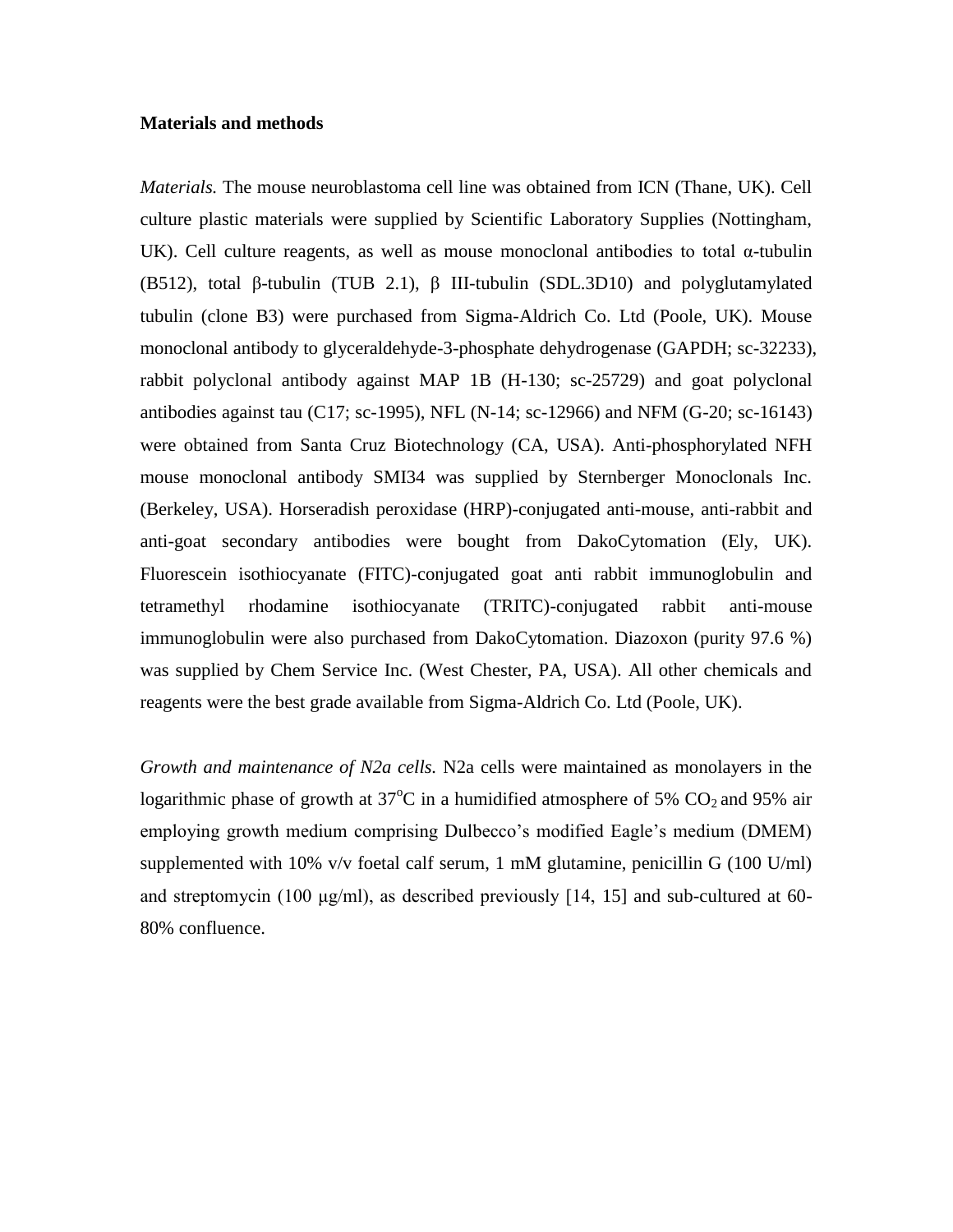*Induction of N2a cell differentiation and DZO treatment.* N2a cells, between passage 10 and 20, were detached by pipette and harvested by centrifugation. Cell pellets were resuspended in 1 ml growth medium and cell number determined in a haemocytometer chamber. For determination of neurite outgrowth, N2a cells, detached at 60-80% confluence, were plated out in 24-well culture dishes at a density of  $5x10^4$  cells/ml, with each well receiving 0.5 ml of cell suspension. The cells were allowed to recover for 24 h in a  $CO<sub>2</sub>$  incubator and then, to induce differentiation, the growth medium was carefully withdrawn and replaced with serum-free medium containing 0.3 mM dibutyryl cAMP and with or without DZO. Cells were returned to the incubator and allowed to differentiate for 24 h. DZO was freshly prepared as 200-fold concentrated stock solutions in dimethyl sulphoxide (DMSO) and added to the serum-free medium. The final DMSO concentration in the medium of DZO-treated and untreated control cells was 0.5% v/v. In the present study, DZO was employed at final concentrations of 1, 5 and 10 μM. These concentrations have been previously shown to non-cytotoxic towards the differentiating N2a cells, as determined by two different cell viability assays [12].

*Assessment of neurite outgrowth.* Following differentiation for 24 h, N2a cell monolayers were fixed with 90% methanol in Tris-buffered saline (TBS; 10 mM Tris, 140 mM NaCl, pH 7.4) and stained with Coomassie Brilliant Blue R-250. They were then washed with TBS and viewed with the aid of an inverted light microscope [14]. Alternatively, they were stained with anti-tubulin or anti-NFH antibodies as described below. From each well, five randomly selected fields giving a total cell count of 200-300 cells/well were examined. In each well the total number of cells and the total number of axon-like processes were counted and the mean number of axon-like processes per 100 cells was calculated. An axon-like process was defined as an extension with a length greater than two cell body diameters [16].

*Gel electrophoresis and Western blotting.* For Western blotting analysis, N2a cells were seeded in T25 culture flasks in a volume of 10 ml growth medium at a density of  $5x10<sup>4</sup>/ml$ . They were then induced to differentiate in the absence or presence of 1, 5 or 10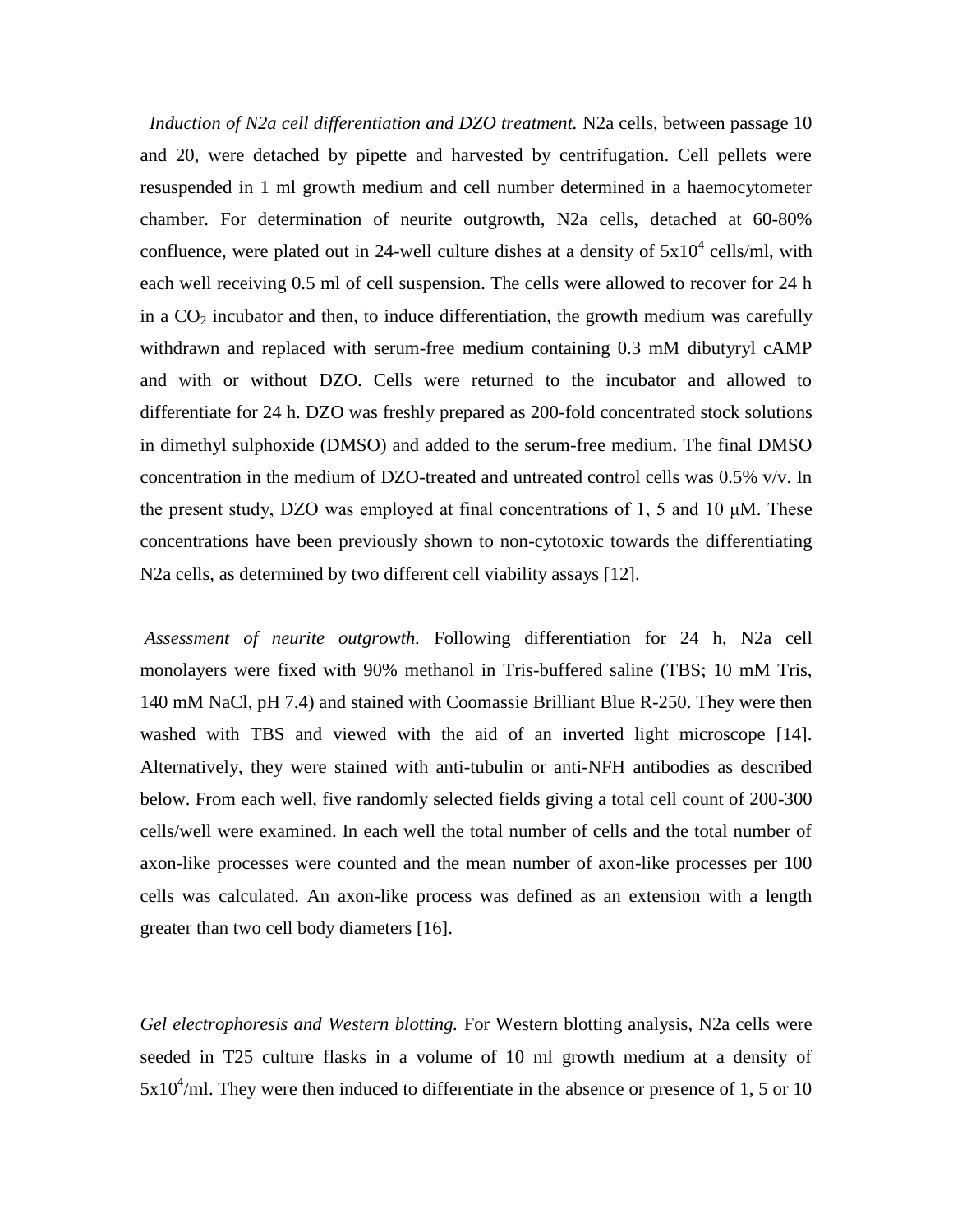μM DZO, as described above. At the end of the differentiation period and prior to cell lysis samples were checked microscopically for proper neurite development (untreated control cells) and neurite outgrowth inhibition (DZO-treated cells). Intact cell monolayers were then solubilised by boiling in 1 ml electrophoresis sample buffer containing 62.5 mM Tris, 2% w/v sodium dodecyl sulphate (SDS), 10% w/v β-mercaptoethanol and 0.002% w/v bromophenol blue. The resultant cell lysates were subsequently subjected to gel electrophoresis in the presence of sodium dodecyl sulphate (SDS/PAGE) employing either a 7.5% w/v or a 10% w/v polyacrylamide resolving gel, as appropriate, overlaid with a 4% w/v stacking gel [17]. Separated proteins were then transferred electrophoretically onto nitrocellulose membrane filters [18]. The resultant Western blots were checked for equal protein loading and efficient transfer by staining with 0.05% w/v copper pthalocyanine [19] and were then blocked with 3% w/v non-fat milk powder (Marvel) in phosphate-buffered saline (Marvel/PBS) containing 0.05% w/v Tween-20 for at least 1 h at room temperature. The blots were then probed overnight at  $4^{\circ}$ C with appropriate dilutions of primary antibodies in Marvel/PBS. The antibodies included the mouse anti-total β-tubulin (dilution 1:1000), mouse anti-β-tubulin III (1:1000), antipolyglutamylated tubulin, rabbit anti-MAP1B (1:200), goat polyclonal anti-tau (dilution 1:500), goat anti-NFL (dilution 1:200), goat anti-NFM (1:100) and anti-GAPDH (1:1000). Following six 10-min washes with PBS containing 0.05% w/v Tween 20 (PBS/Tween), the blots were probed with appropriate dilutions of HRP-conjugated anti-mouse, antirabbit or anti-goat secondary antibodies for 3 h at room temperature. After six further washes with PBS/Tween, antibody reactivity was visualised with enhanced chemiluminescence reagent (ECL). For quantification of antibody reactivity, densitometric scanning of images from probed Western blots was performed by using the Quantiscan image analysis system (Version 3; Biosoft), as described previously [19]. The band densities for total β-tubulin, βIII-tubulin, polyglutamylated tubulin, MAP 1B, tau, NFL and NFM were normalised to band densities for GAPDH.

*Indirect immunofluorescence staining of N2a cell monolayers.* For this, 200 µl of cell suspension at  $10^4$  cells/ml were seeded into cell culture chamber slides. Following recovery, cells were induced to differentiate for 24 h in the absence and presence of 10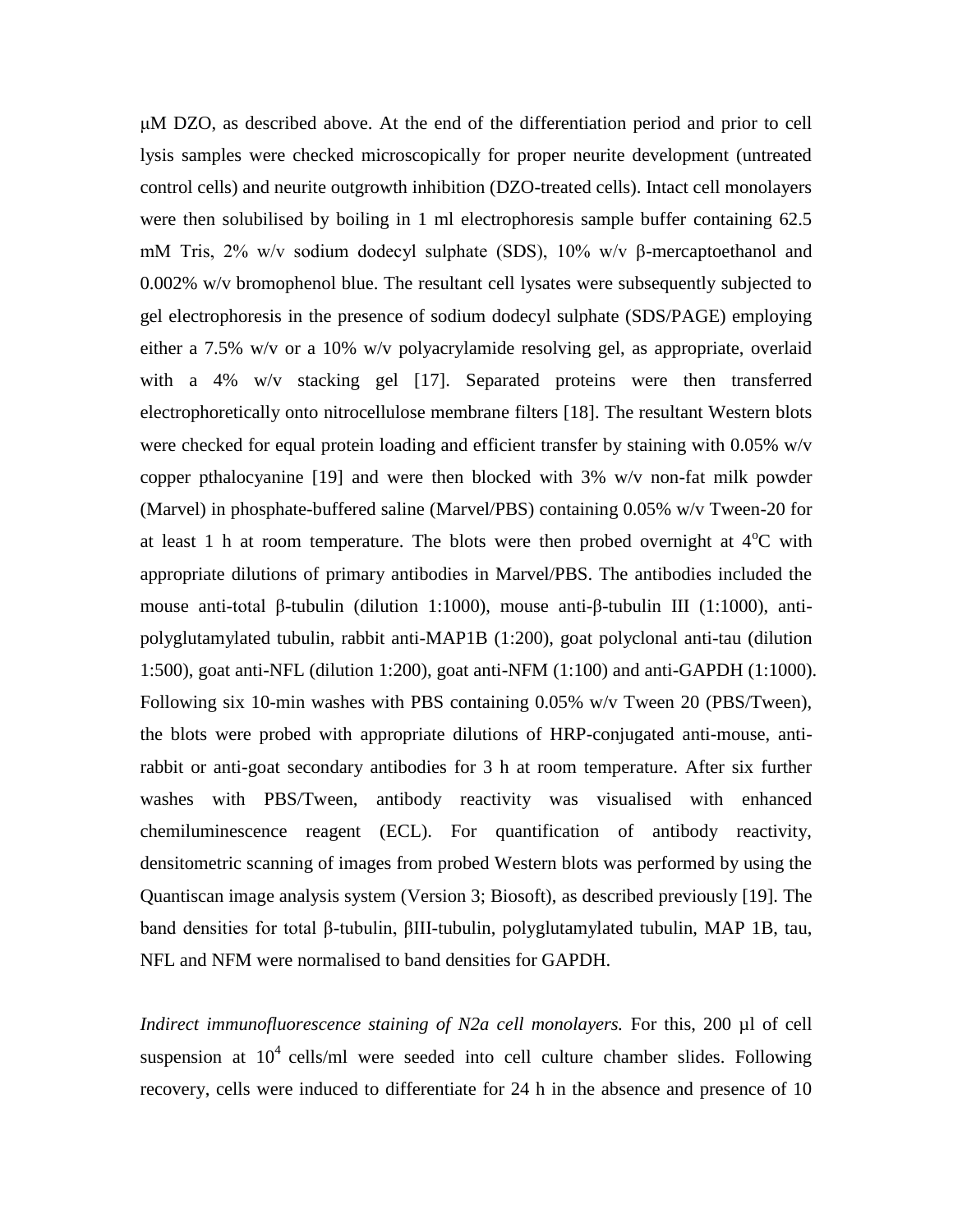µM DZO, after which cell monolayers were fixed for 10 min at -20ºC in 90% methanol in PBS, blocked and incubated with either anti-α-tubulin, anti-βIII-tubulin, anti-MAP 1B or anti-phosphorylated NFH (all diluted at 1:200 in 3 % w/v BSA in PBS) and either FITC- or TRITC-conjugated secondary antibodies (diluted 1:100 in 3% w/v BSA in PBS) as described previously [20], except that the anti-fade mountant contained the nuclear staining agent DAPI (Vector Laboratories Inc.)

*Statistical analysis.* Quantitative data were expressed as mean  $\pm$  SEM for at least 3 independent experiments. Statistical analysis for multiple comparisons was performed using one way ANOVA with a post-hoc Tukey test, using 95 % confidence limits. Otherwise the Mann Whitney U-test was employed.

## **3. Results**

Preliminary experiments showed that exposure for 24 h to DZO concentrations of 1, 5 and 10  $\mu$ M used in this study produced approximately 50 – 75 % inhibition of neurite outgrowth (data not shown), which was similar to earlier data [12]. This was further confirmed by measurement of axon-like processes in cells stained with antibodies to total α-tubulin and phosphorylated NFH (Fig 1).

In order to reveal the nature of the biochemical phenomena that underlie these potent effects of DZO on cell morphology, Western blots of extracts of N2a cells exposed to the above oxon concentrations for 24 h were probed with a number of antibodies that are known to recognise key proteins of the neuronal cytoskeleton, since the latter is important in cell morphology and the process of neurite outgrowth. As can be seen in the probed blots in fig. 2, the cross-reactivity of N2a cell lysates with a monoclonal antibody that recognises total β-tubulin was apparently unaffected by treatment with DZO, at all concentrations employed. In contrast, probing of these blots with a monoclonal antibody that recognises specifically isotype III of β-tubulin revealed that extracts of N2a cells that had been exposed to higher concentrations of DZO exhibited decreased cross-reactivity compared to untreated controls. On the other hand, cross-reactivity with an antibody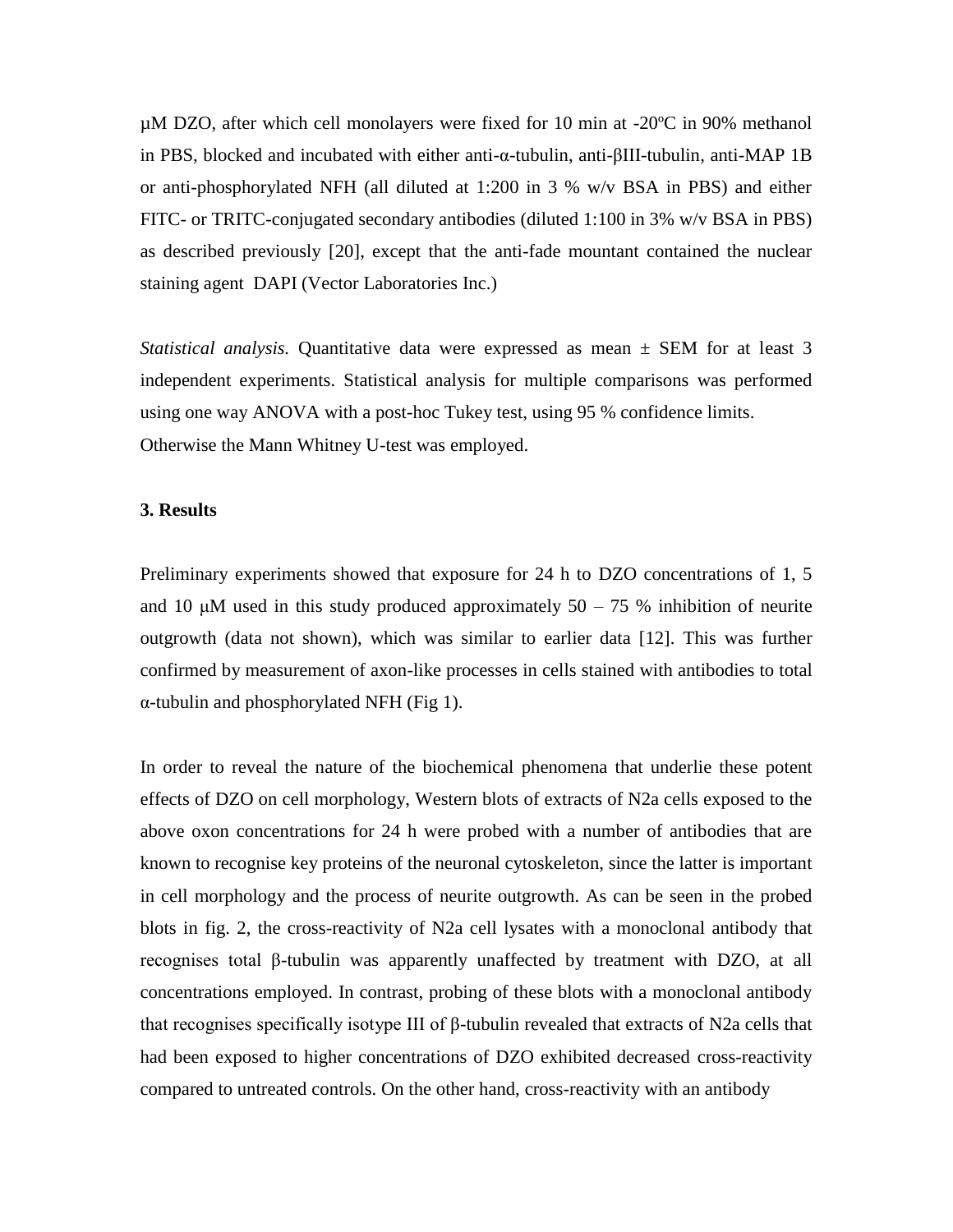

**Fig. 1. Effects of diazoxon on neurite outgrowth**. N2a cells were induced to differentiate in the absence (control) and presence of 10 μM DZO, stained with antibodies to total α-tubulin (B512) and phosphorylated NFH (SMI34) and assessed for neurite outgrowth as described in Materials and methods. Shown are mean numbers of axon like neurites per 100 cells  $\pm$  S.E.M. Asterisks indicate significant differences compared to the corresponding control  $(p<0.05)$ .

recognising polyglutamylated tubulin seemed to be unchanged following DZO treatment. By contrast, cross-reactivity of blots with an antibody recognising MAP 1B appeared to be reduced in DZO-treated cells compared to controls. On the other hand, exposure of N2a cells to all DZO concentrations for 24 h had no apparent effect on the levels of cross-reactivity with an antibody recognising tau protein. Finally, probing of blots with antibodies recognising the NF proteins NFL and NFM demonstrated no apparent differences in cross-reactivity between DZO treated samples and controls (data not shown).

Quantification of the observed alterations in antibody reactivity was subsequently carried out employing Quantiscan image analysis software. Densitometric analysis confirmed the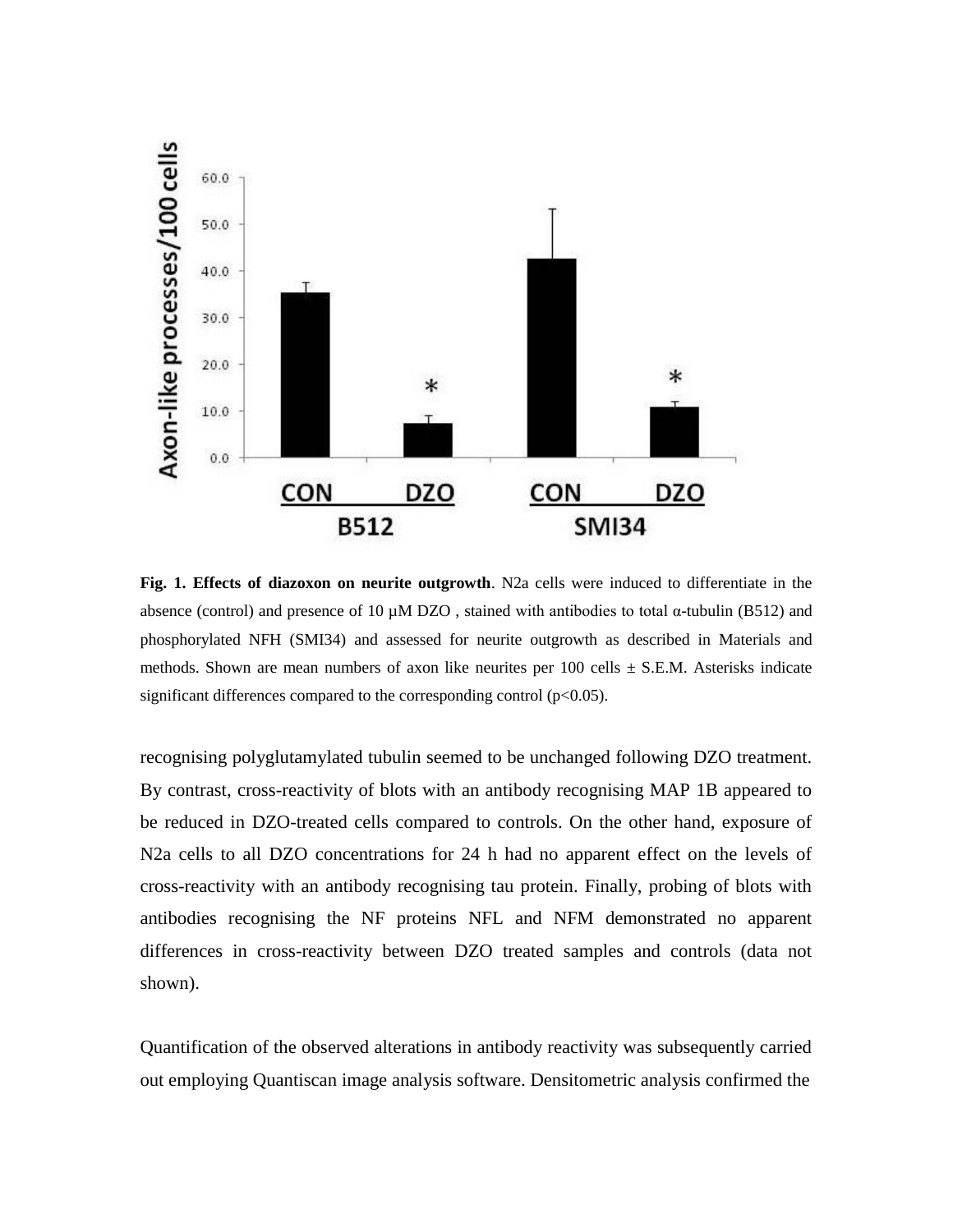

**Fig. 2. Western blotting analysis of proteins in control and DZO-treated cell extracts.** N2a cells were induced to differentiate for 24 h in the absence or presence of 1, 5 and 10 μM DZO prior to extraction of the cell monolayers. Proteins were then separated by SDS-PAGE, subjected to Western blotting and the resultant blots probed with monoclonal antibodies against total β-tubulin, βIII-tubulin and MAP1B, as described in Materials and methods. Shown are representative digital images taken using the FUJIFILM LAS-3000 ECL camera. Blots probed with antibodies against the two neurofilament proteins for which the densitometric analysis demonstrated no changes, are not shown.

lack of statistically significant changes in the levels of total β-tubulin, polyglutamylated tubulin and tau (table 1) as well as in those of NFL and NFM (not shown) following treatment of N2a cells with 1-10 μM DZO. In contrast, the quantitative analysis revealed that exposure of differentiating N2a cells to 10 μM DZO for 24 h caused a statistically significant 38.6 percent reduction in the levels of the βIII-tubulin isotype, whereas a reduction of 23.6 percent induced by 5 μM DZO was not statistically significant. Densitometric analysis also demonstrated that treatment of N2a cells for 24 h with 10 μM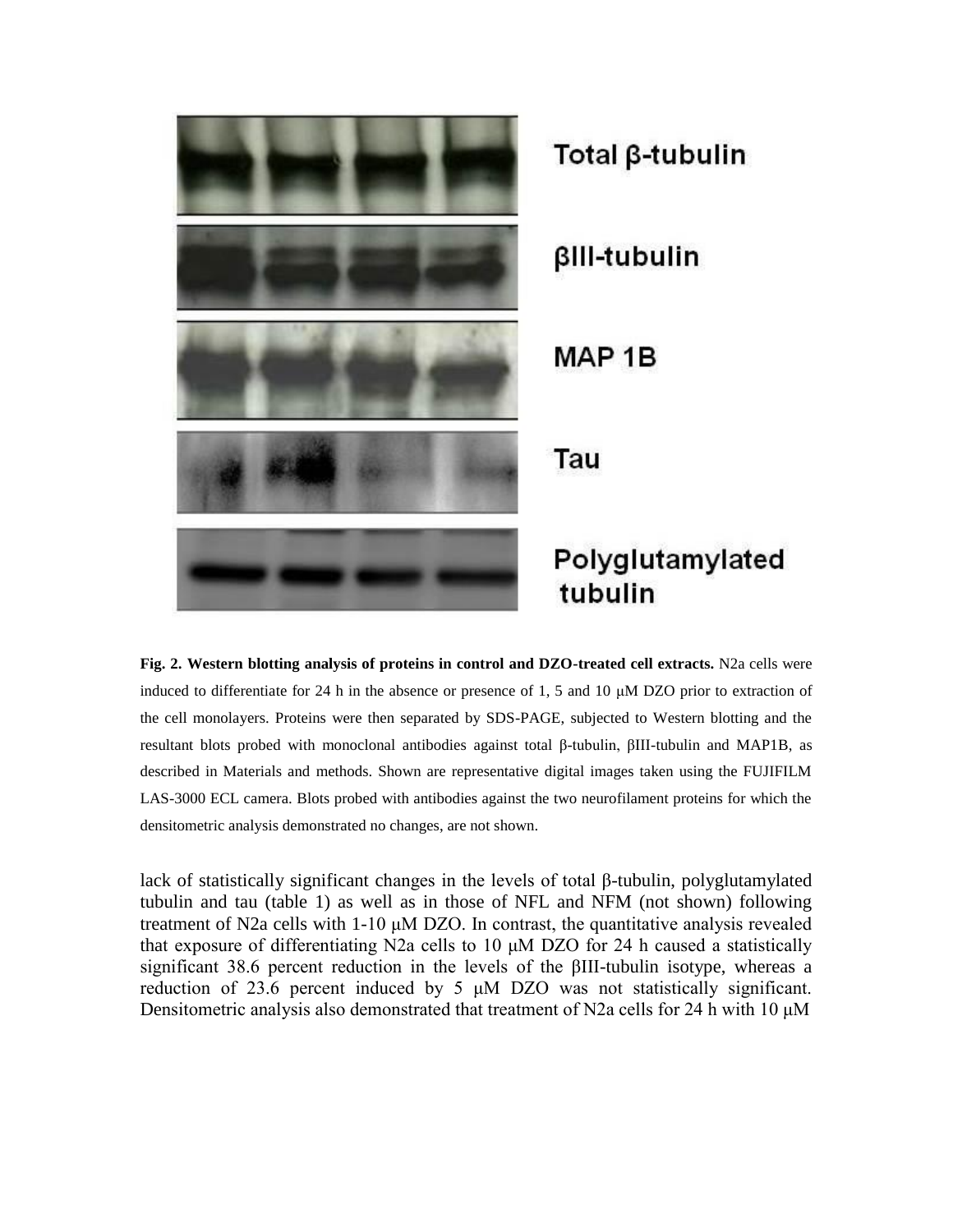Antigen Densitometric peak area  $%$  Control  $\pm$  S.E.M.)

|                             | 1 µM DZO         | 5 µM DZO         | 10 μM DZO         |
|-----------------------------|------------------|------------------|-------------------|
| Total $\beta$ -tubulin      | $98.4 \pm 10.9$  | $114.8 \pm 4.7$  | $99.0 \pm 5.2$    |
| $\beta$ III-tubulin         | $114.9 \pm 9.1$  | $76.4 + 9.7$     | $61.4 \pm 13.1*$  |
| Polyglutamylated<br>tubulin | $107.0 \pm 22.3$ | $90.2 + 23.1$    | $90.6 \pm 24.7$   |
| MAP <sub>1B</sub>           | $76.0 \pm 12.6$  | $75.0 \pm 13.4$  | $51.3 \pm 12.5^*$ |
| Tau                         | $149.2 \pm 56.9$ | $129.7 \pm 61.5$ | $133.3 \pm 14.1$  |

#### **Table 1. Densitometric analysis of antibody reactivity on Western blots**.

Immunoblots probed with antibodies against total β-tubulin, β-III tubulin, polyglutamylated tubulin, MAP1B and tau were incubated with Luminol reagent and the resultant enhanced chemiluminescence was detected as described in Materials and methods. Band densities for all proteins above were normalised to band densities for glyceraldehyde-3-phosphate dehydrogenase. Values are expressed as a percentage of their corresponding control  $\pm$  S.E.M. for 3 or 4 independent experiments, each experiment involving a different initial cell population. Asterisks indicate values that were significantly different from their corresponding controls (\**p*<0.05).

DZO resulted in a statistically significant 48.7 percent decrease in the levels of MAP 1B, whereas 1 and 5 μM DZO produced slight but not statistically significant decreases of 24 and 25 percent, respectively.

As shown in fig. 3, indirect immunofluorescence staining with monoclonal antibodies B512 and SMI34 showed that there were less axon-like outgrowths in DZO treated cells than in control cells (see also fig. 1). Furthermore, the intensity of antibody staining in neurites and cell bodies was relatively weak in DZO treated cells compared to the control for anti-βIII-tubulin but not for anti-α-tubulin, with evidence of aggregation in the former. Fewer neurites were also detectable in DZO treated cells stained with anti-MAP1B,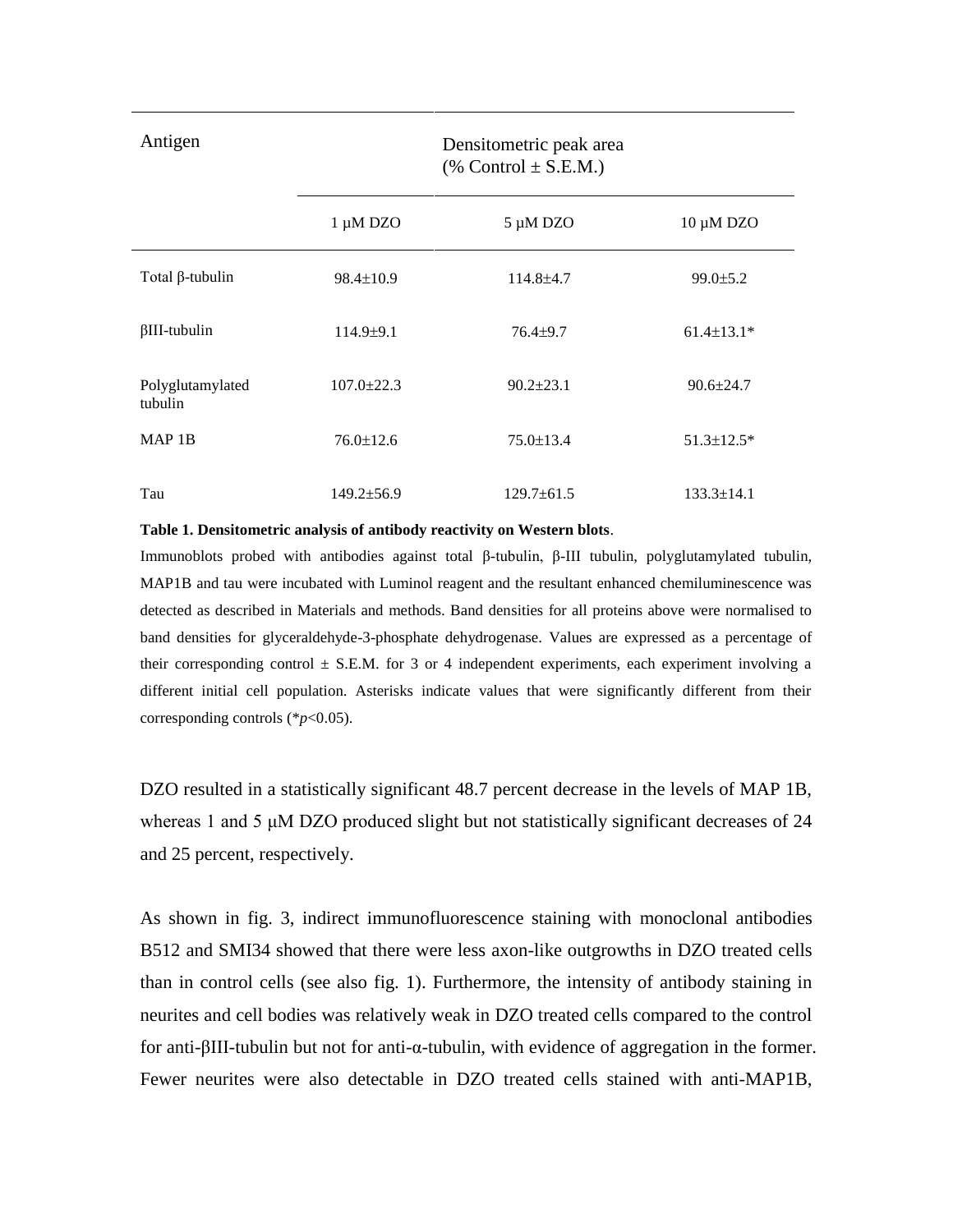although the staining intensity was very weak even in control cells (not shown). Staining with the anti-phosphorylated NFH antibody SMI34 also confirmed the appearance of cell body aggregate staining in DZO treated cells, indicative of neurofilament disruption.

#### **Discussion**

The densitometric data obtained in this study indicate that concentrations of DZO which severely impair neurite outgrowth in N2a cells have no effect on the levels of total βtubulin. The fact that total α-tubulin levels are also unaffected under identical conditions [12] suggests that DZO exposure has no effect on the overall levels of  $\alpha$  and  $\beta$  subunits. A similar lack of effect was observed on total  $\alpha$ -tubulin following exposure of differentiating N2a cells to the parent compound DZ [20].

However, β-tubulin exists as a number of distinct isotypes [21], of which class III βtubulin (βIII-tubulin) is the only one that is present almost exclusively in neuronal cells [22] and is one of the earliest neuronal cytoskeletal proteins to be expressed during development [23,24]. Western blotting analysis of this β-tubulin isotype in particular revealed that, in contrast to the lack of its effect on total β-tubulin, DZO, at a neuriteinhibitory dose of 10 μM, induced a significant reduction in the levels of βIII-tubulin.

These data suggest that this effect is specific for βIII-tubulin since the monoclonal antibody employed for the analysis is known to recognise specifically an epitope located on this isoform and not to cross-react with other tubulin isotypes [25]. The observation of decreased βIII-tubulin levels at a DZO concentration that has been shown in this study to severely impair neurite outgrowth in N2a cells is consistent with the findings of studies in other laboratories showing that synthesis of the βIII-tubulin isotype is crucially involved in microtubule formation during neuritogenesis in vivo and in differentiating mouse neuroblastoma cells [22, 26].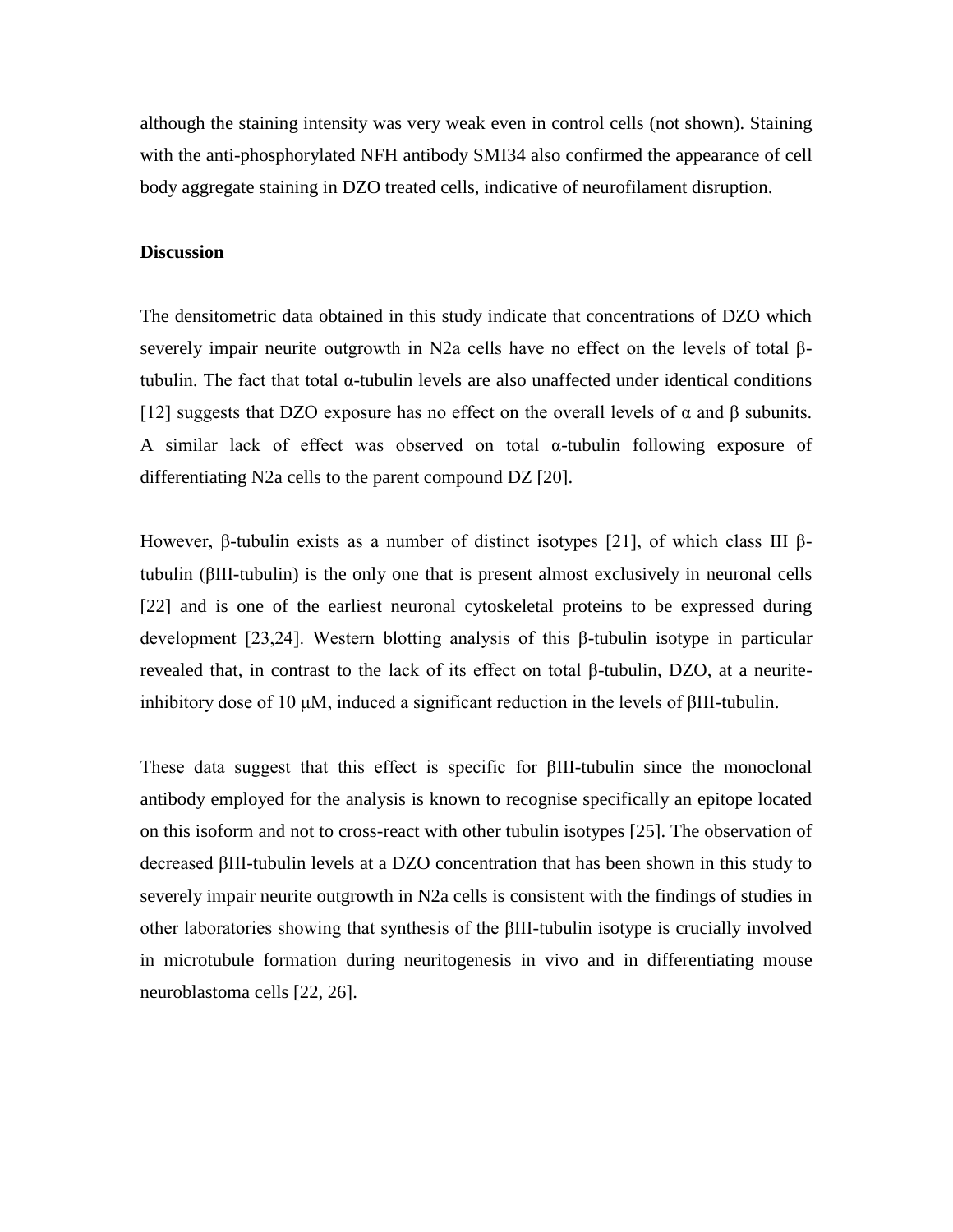

**Fig. 3. Indirect immunofluorescence staining of N2a cells induced to differentiate in the absence and presence of DZO**. N2a cells were induced to differentiate for 24 h in the absence (a, c, e) and presence (b, d, f) of 10 μM DZO prior to indirect immunofluorescence staining of the cell monolayers as described in Materials and methods. Shown are typical images of staining with anti-α-tubulin (a, b), anti-βIII-tubulin (c, d) and anti-phosphorylated NFH (e, f). Horizontal arrows indicate typical neurites. Downward vertical arrows indicate aggregated staining in cell bodies. Bar represents 20 µm.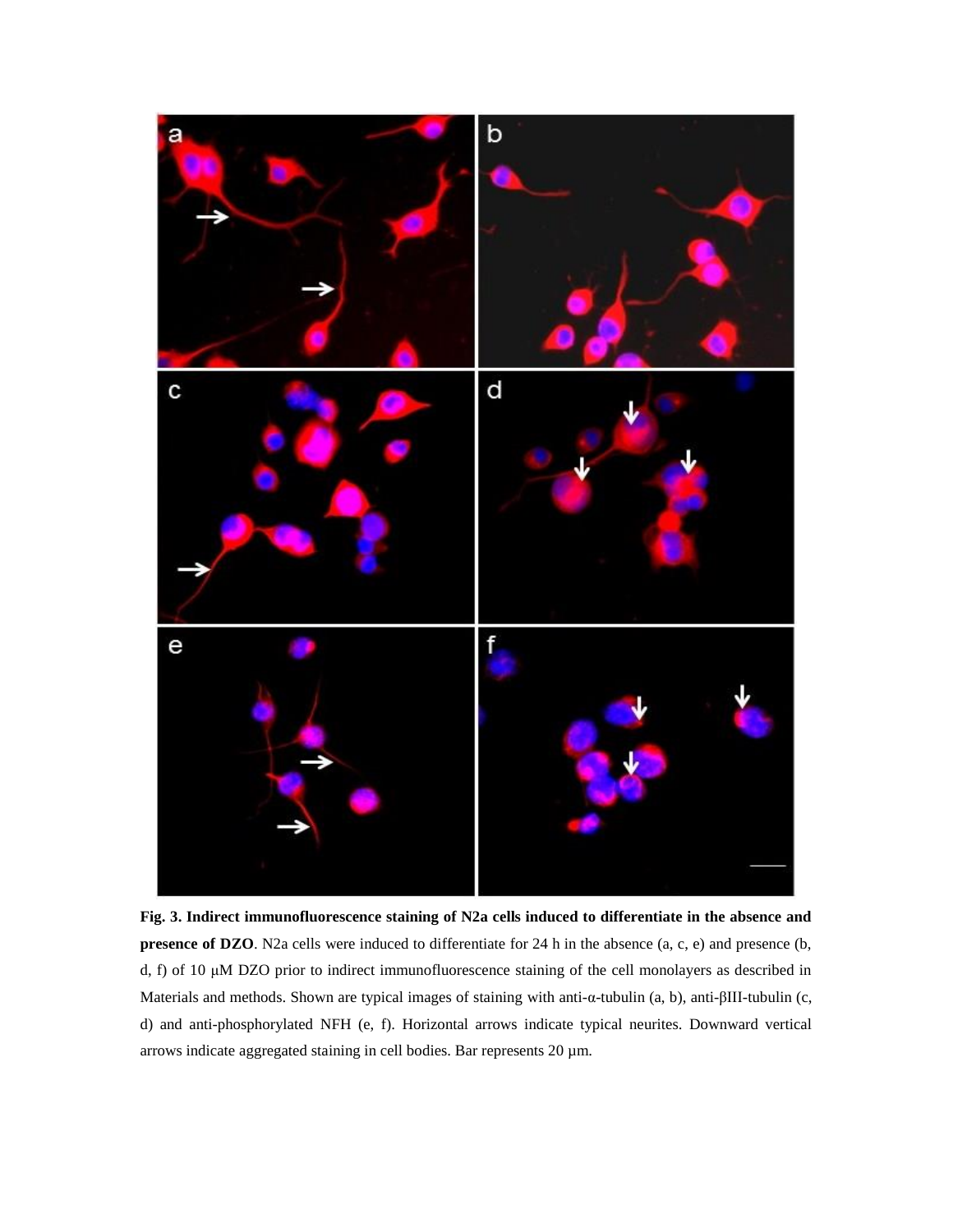Reduced levels of βIII-tubulin could reflect increased degradation by proteases such as calpain, which has been shown to be activated in response to OP treatment in vivo [27]. Alternatively, the reduction in βIII-tubulin levels could be due to decreased synthesis, as phosphorothionates are known to inhibit the synthesis of both DNA and proteins in vivo [28]. The lack of a significant change in the total levels of β-tubulin in N2a cells treated with 10  $\mu$ M DZO despite a significant reduction in the levels of the βIII-tubulin isotype can be attributed to the fact that there is a total of five different β-tubulin isotypes in differentiating mouse neuroblastoma cells [26] and that in these cells the βIII-tubulin is not the main isotype present [29].

Immunoblot analysis also indicated that DZO exposure reduces the levels of the MT stabilising protein MAP 1B. Similarly to βIII-tubulin, MAP 1B is not uniquely present in the nervous system but is more abundantly expressed in neurons, especially during development [30]. It is the first MAP to be expressed in neurons [31] and plays a key role in neuronal differentiation and the early stages of neuritogenesis [32] when it can act concomitantly or in coordination with βIII-tubulin [22]. Our present findings showing that doses of DZO which cause neurite inhibition, apart from decreasing the levels of βIII-tubulin, also reduce at the same time the levels of MAP 1B are consistent with the above data. On the other hand, the fact that the levels of another MAP, tau, were not affected by neurite inhibitory concentrations of DZO, is in line with previous data showing that the retraction of neurites in neuroblastoma cells is not necessarily linked to changes in the amount of tau [33].

Tubulin (poly)glutamylation is a posttranslational modification which is important for binding of tau and other MAPs to tubulin [34]. Glutamylated tubulin accumulates in neuronal cultures and brain during development and may have a role in neurite outgrowth. However, the results suggest that the neurite inhibitory doses of DZO used in this study had no significant effect on the glutamylation state of tubulin. It is worth noting that the level of α-tubulin tyrosination, another posttranslational modification of tubulin linked to microtubule stability, was also found to be unaffected in N2a cells by DZO treatment [12].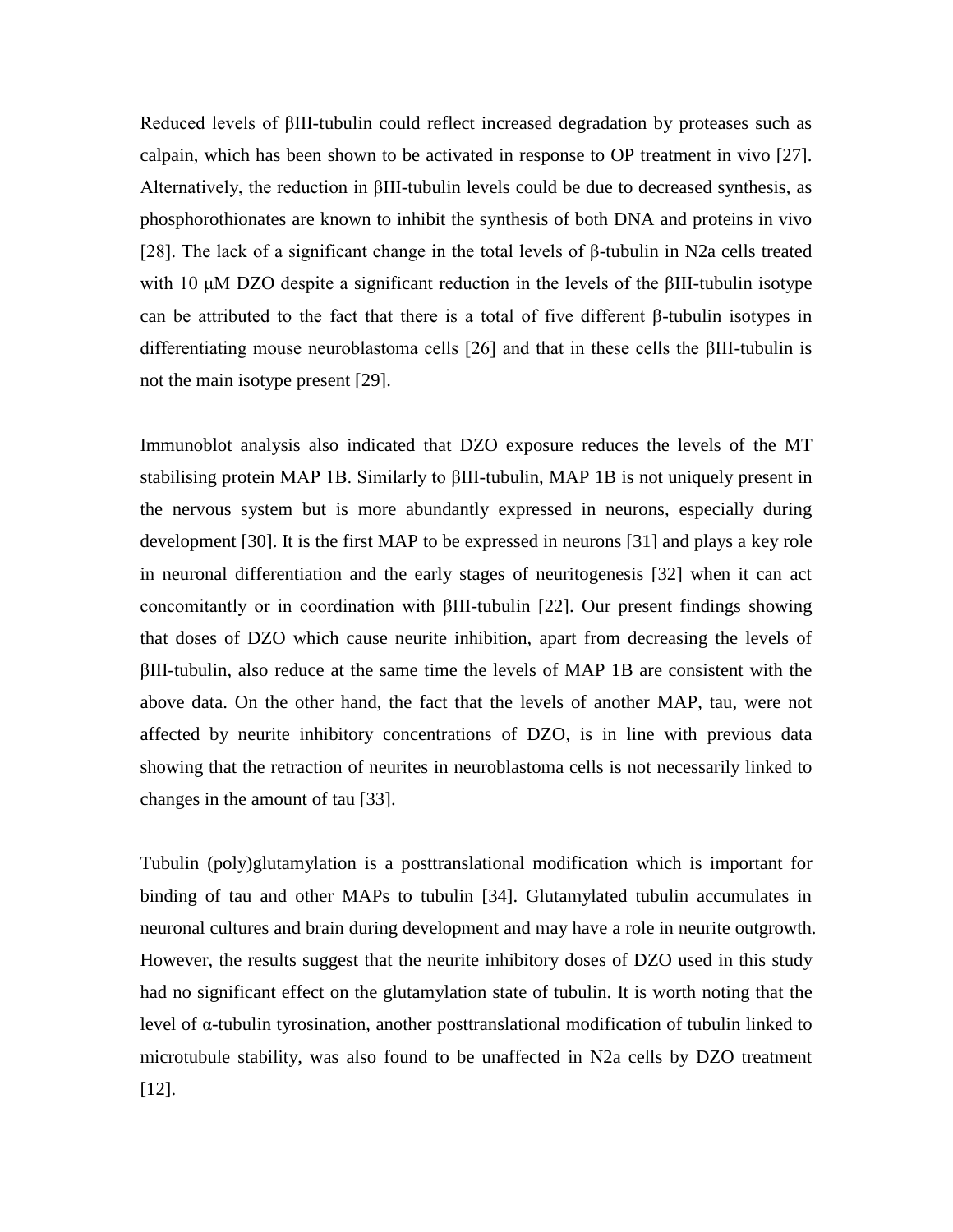The reduced numbers of long neurites in immunofluorescently stained DZO treated cells confirms our finding that 10 µM DZO causes profound inhibition of neurite development, as shown in the morphological analysis presented in fig. 1. However, the reduced intensity of staining of those neurites present with antibodies to βIII-tubulin but not total α-tubulin, suggested a redistribution of βIII-tubulin. Reduced levels of these proteins in developing neurites may be a key factor in the inhibition of neurite outgrowth by DZO.

In contrast to the considerable changes that DZO induces in the levels of two neurodevelopmentally relevant proteins of the MT system, the effects of this compound on the levels of NFL and NFM, two proteins of the NF network, were not significant. The protein levels of NFH, whose expression in growing neurites occurs later than that of NFL and NFM [11] has also been found to be unaffected by DZO treatment under identical conditions [12]. On the other hand, since the phosphorylation of NFs is an important factor in the regulation of their known ability to modulate axon girth and axon/neurite stabilisation [35], the possibility of neurite-inhibitory doses of DZO exerting a significant effect on NFL and NFM phosphorylation cannot be precluded, particularly in view of our previous data showing that DZO under identical conditions affects the phosphorylation of NFH [12]. Indeed, in the current study, immunofluorescence staining of cells with monoclonal antibody SMI34 (which recognises phosphorylated NFH) confirmed that there was a major redistribution of this network in N2a cells treated with 10 µM DZO. This finding is in good agreement with previous studies using the parent compound DZ [20] and suggests that either reduced levels of NFH or its altered phosphorylation status may be associated with pesticide induced disruption of the NF network.

The significant effects of DZO on the levels of βIII-tubulin and MAP 1B are caused by a sub-cytotoxic concentration of 10 μM and such changes in two neurodevelopmentally important cytoskeletal proteins may be a primary cause of the inhibition of neurite outgrowth induced in N2a cells. On the other hand, DZO concentrations of 1 and 5 μM have no significant effect on the above two proteins, although they produce considerable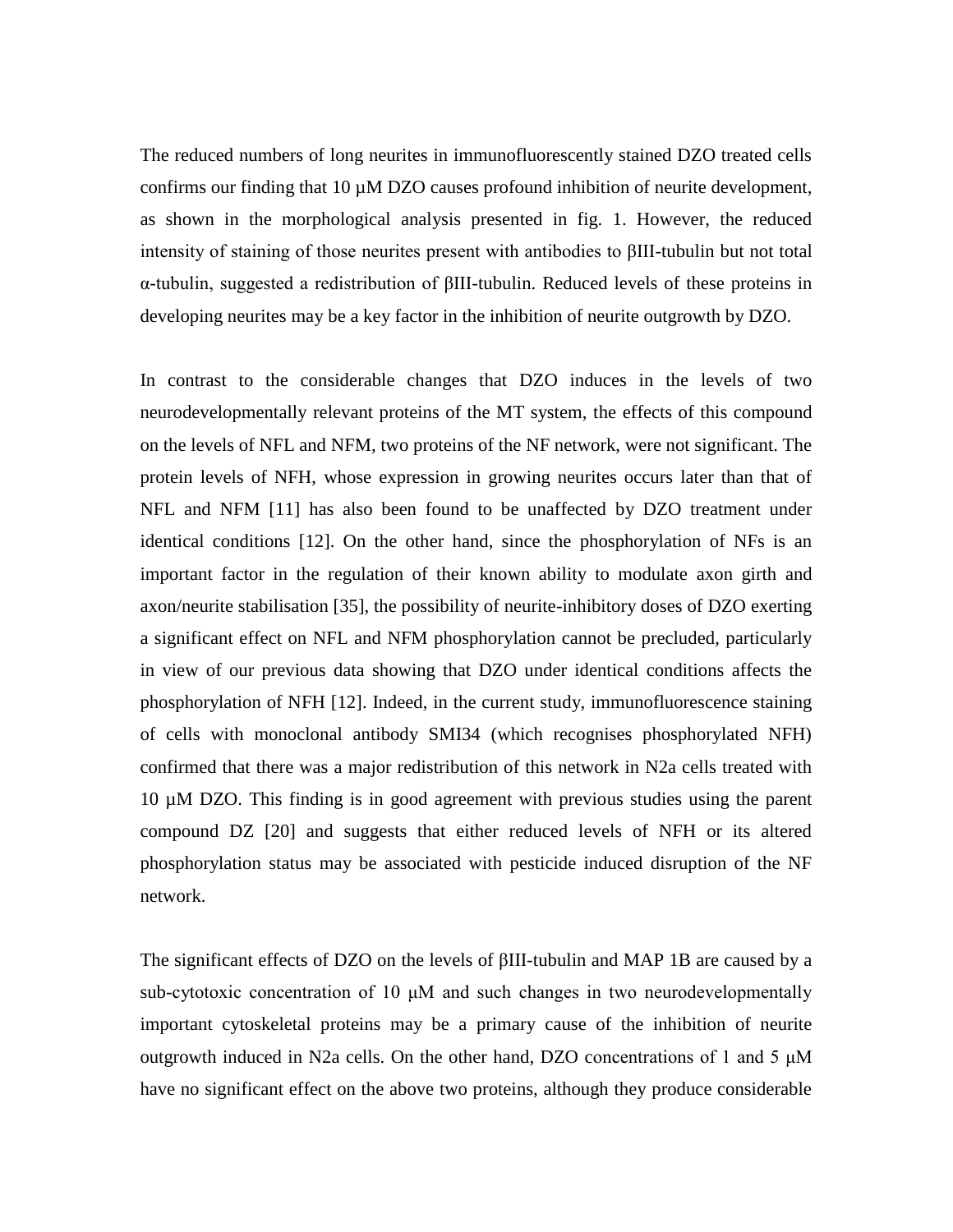neurite outgrowth impairment. Neurite inhibition by these concentrations of DZO in N2a cells has been previously shown to be associated with significant alterations in the levels of the axon growth associated protein GAP-43 and the extent of NFH phosphorylation [12].

Comparison of the effects of DZO with those of its parent phosphorothionate DZ shows that the pattern of cytoskeletal changes related to neurite inhibition is not identical for the two compounds. For example, exposure to both DZ [20] and DZO decreases the levels of MAP 1B in N2a cells. Furthermore, both compounds impair neurite outgrowth without inducing any change in the levels of total  $\alpha$ -tubulin [12, 20]. On the other hand, in contrast to DZ, which has been shown to have no effect on the developmentally relevant βIII-tubulin isotype in N2a cells [36], DZO induces a significant reduction in the levels of this protein, in line with a number of studies indicating a greater range and/or potency of neurodevelopmental effects of the oxon metabolites compared to their parent phosphorothionates [13]. The difference between DZ and DZO is also extended to their effects on proteins of the NF network, as our previous N2a data indicate distinct actions of neurite-inhibitory doses of the two compounds on the levels and phosphorylation of NFH [12, 20]. Moreover, the differential effects of DZ and DZO on cytoskeletal proteins are not confined to differentiating N2a cells, but also occur in differentiating cultured cells of glial origin [20, 37]. Thus the greater potency of DZO to inhibit neurite outgrowth in differentiating neuronal cells [12,20] may be related to its ability to disrupt additional cytoskeletal protein targets to those affected by DZ.

The above morphological and biochemical effects of DZO noted in vitro are induced by concentrations similar to those likely to occur in vivo in the developing organism. For example, in a prospective cohort study with randomised sampling, one third of foetal meconium samples contained detectable amounts of diazinon with a median value of 12.96 µg/ml, which is the equivalent of approximately 40 µM [45]. Although studies have not been conducted specifically with DZO, toxicokinetic data obtained for CPO indicate that oxon metabolite levels in the low micromolar range are attainable in the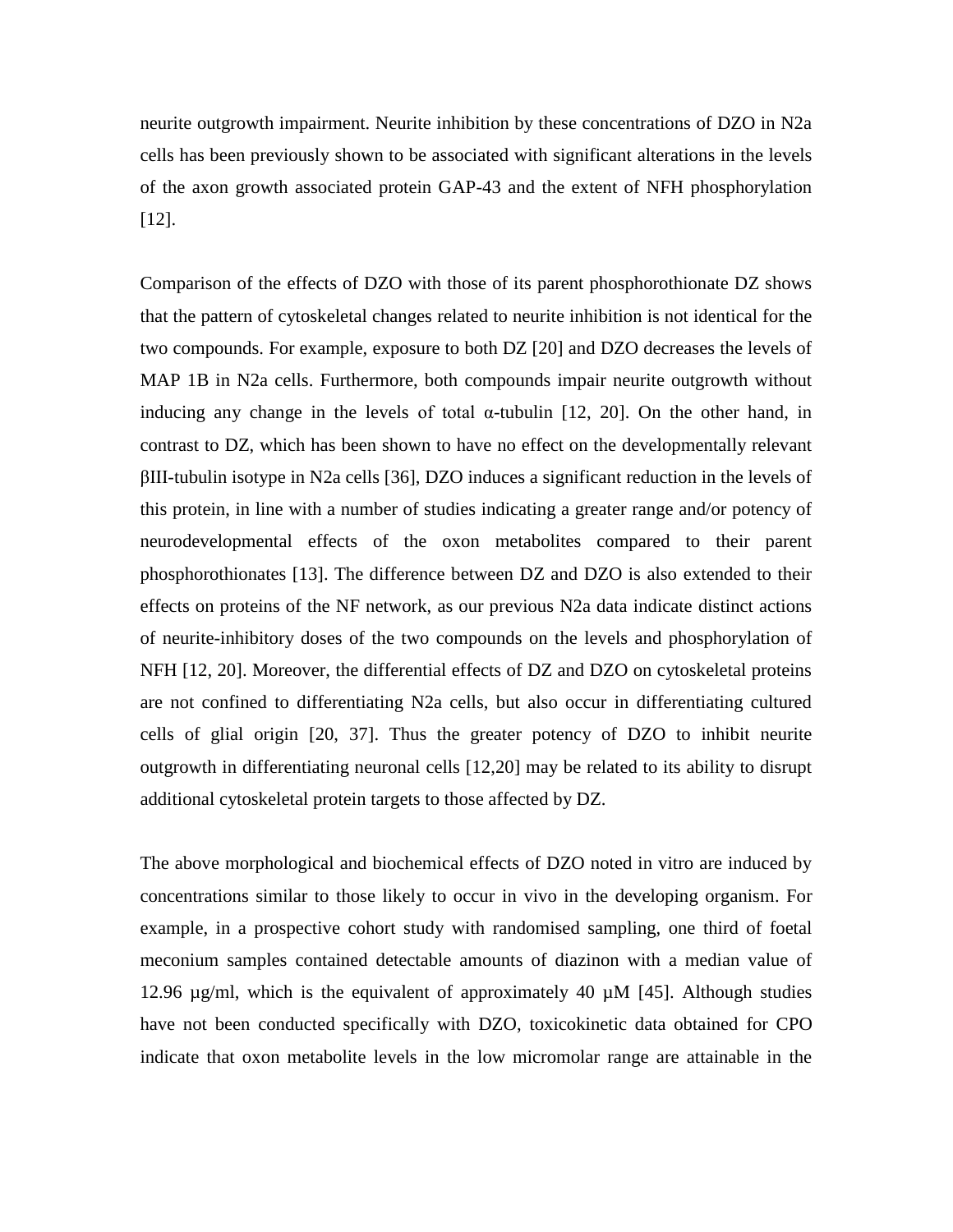developing human [13]. Therefore the above mentioned DZO-specific cytoskeletal changes are relevant to developmental toxicity in humans.

DZO and oxon metabolites in general have a considerably higher aqueous solubility compared to their parent phosphorothionates [38] which could potentially affect their penetration into the foetus. However, data showing significant inhibition of cholinesterase in foetal tissues after in vivo administration of phosphorothionate insecticides [39] indicate that exposure of the foetus to the oxon occurs. In humans, it is thought that the foetus is mainly exposed to oxons formed in maternal tissues. On the other hand, placental metabolism is unlikely to contribute significantly to oxon formation, since CYP2B6, the main CYP responsible for oxon generation in humans [40, 41], is expressed to a limited extent in human placenta [42]. However, although relatively low levels of CYP2B6 are found in the human foetus compared to later developmental stages [43], the levels of the OP degrading enzyme paraoxonase 1 (PON1) are also very low [44] during early development, which could allow some conversion of CPF to CPO within the foetus and/or for the oxon metabolite to accumulate. Additionally, polymorphisms in specific coding and regulatory sequences of the PON1 gene are a major cause of reduced serum PON1 activity and would result in increased risk of susceptibility to the toxicity of the oxon metabolite [44].

In summary, the results of this study indicate that exposure of differentiating cultured cells of neuronal origin to the oxon metabolite of the insecticide DZ causes significant reductions in the levels and distribution specifically of βIII-tubulin and MAP 1B, two proteins of the MT network that are known to be important for axonogenesis. These effects are induced by concentrations of DZO which are sub-cytotoxic and toxicologically relevant and they are not related to acetylcholinesterase inhibition [12]. Certain effects produced by DZO are not seen with its parent phosphorothionate DZ. Taken together with our other findings in differentiating C6 cells [37], the present data imply differential targeting by DZO and DZ of key cytoskeletal proteins during neuronal and glial cell differentiation and indicate that the oxon metabolite may contribute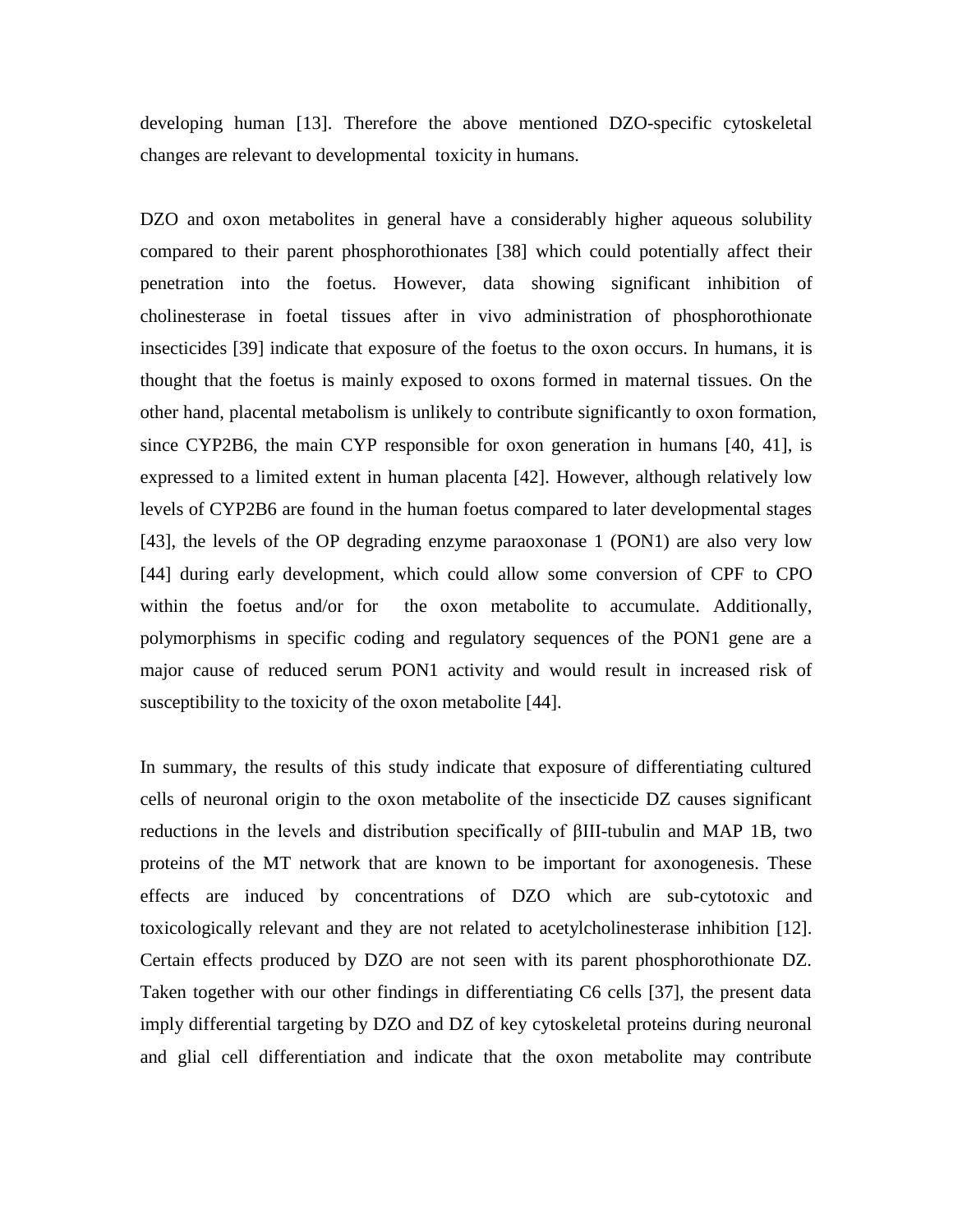significantly to the developmental neurotoxicity produced following exposure of the developing organism to the insecticide.

# **Conflict of interest statement**

The authors declare that there are no conflicts of interest.

# **Acknowledgements**

The work was supported, in part, by a grant from Pfizer Ltd.

# **References**

- 1 Gill KD, Flora G, Pachauri V, Flora SJS. Neurotoxicity of organophosphates and carbamates. In: Satoh T, Gupta RC (eds.), Anticholinesterase Pesticides: Metabolism, Neurotoxicity, and Epidemiology. Wiley, Hoboken, New Jersey, 2010; 237-65.
- 2 Eaton DL, Daroff RB, Autrup H, Bridges J, Buffler P, Costa LG, *et al*. Review of the toxicology of chlorpyrifos with an emphasis on human exposure and neurodevelopment. Crit Rev Toxicol 2008; 100: 1-125.
- 3 Gupta RC, Malik JK, Milatovic D. Organophosphate and carbamate pesticides. In: Gupta RC (ed.), Reproductive and Developmental Toxicology. Elsevier Academic Press, Burlington, MA, 2011; 471-86.
- 4 Slotkin TA. Developmental neurotoxicity of organophosphates: a case study of chlorpyrifos. In: Gupta RC (ed.), Toxicology of Organophosphate and Carbamate Compounds. Elsevier Academic Press, San Diego, 2006; 293-314.
- 5 Flaskos J, Sachana M. Developmental neurotoxicity of anticholinesterase pesticides. In: Satoh T, Gupta RC (eds.), Anticholinesterase Pesticides: Metabolism, Neurotoxicity, and Epidemiology. Wiley, Hoboken, New Jersey, 2010; 203-23.
- 6 Tang J, Rose RL, Chambers JE. Metabolism of organophosphorus and carbamate pesticides. In: Gupta RC (ed.), Toxicology of Organophosphate and Carbamate Compounds. Elsevier Academic Press, Burlington, MA, 2006; 127-43.
- 7 Howard AS, Bucelli R, Jett DA, Bruun D, Yang D, Lein PJ. Chlorpyrifos exerts opposing effects on axonal and dendritic growth in primary neuronal cultures. Toxicol Appl Pharmacol 2005; 207: 112-24.
- 8 Yang D, Howard A, Bruun D, Ajua-Alemanj M, Pickart C, Lein PJ. Chlorpyrifos and chlorpyrifos-oxon inhibit axonal growth by interfering with the morphogenic activity of acetylcholinesterase. Toxicol Appl Pharmacol 2008; 228: 32-41.
- 9 Das KP, Barone SJ. Neuronal differentiation in PC12 cells is inhibited by chlorpyrifos and its metabolites: is acetylcholinesterase inhibition the site of action? Toxicol Appl Pharmacol 1999; 160: 217-30.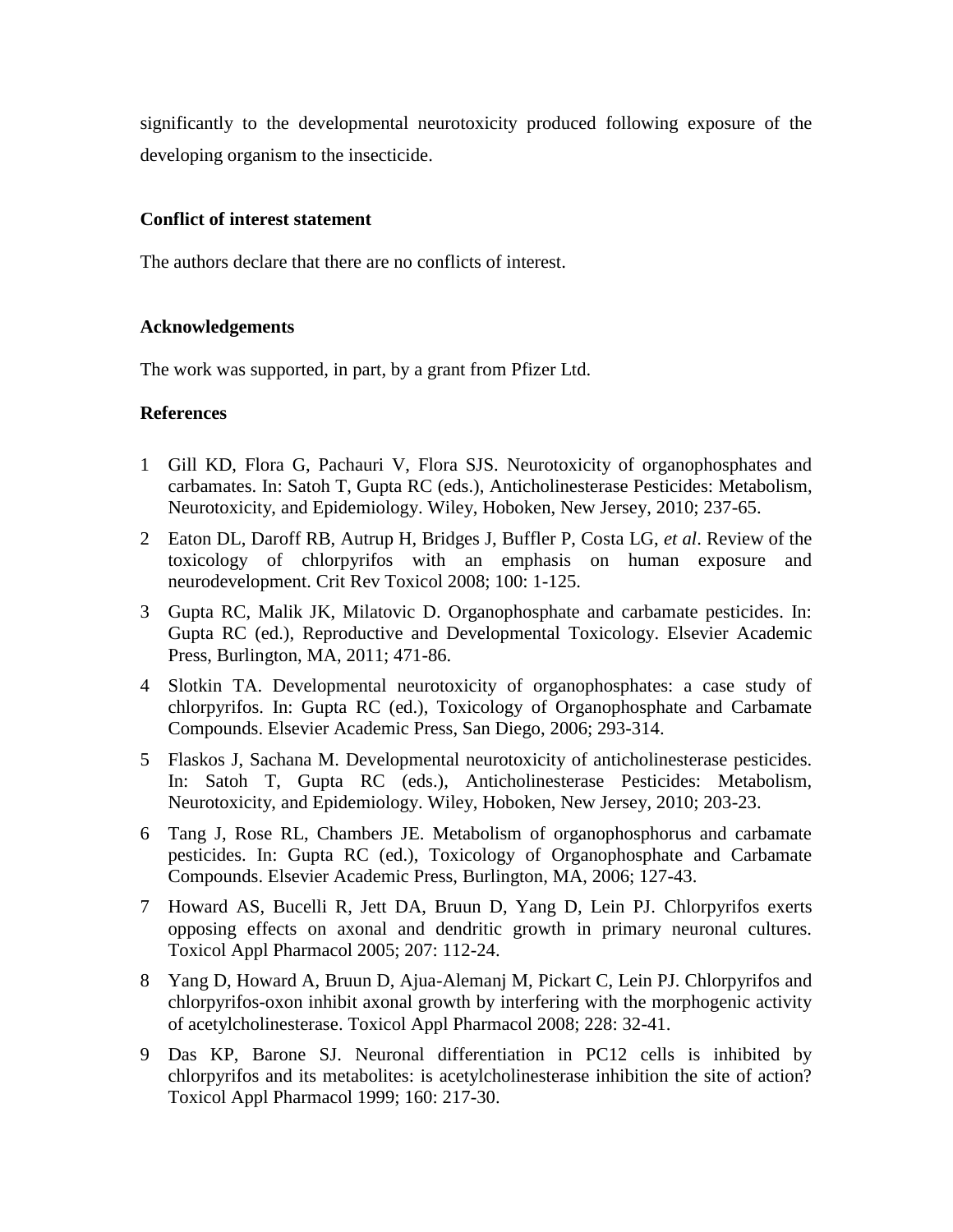- 10 Flaskos J, Nikolaidis E, Harris W, Sachana M, Hargreaves AJ. Effects of sublethal neurite outgrowth inhibitory concentrations of chlorpyrifos oxon on cytoskeletal proteins and acetylcholinesterase in differentiating N2a cells. Toxicol Appl Pharmacol 2011; 256: 330-6.
- 11 Cambray-Deakin MA. Cytoskeleton of the growing axon. In: Burgoyne, R.D. (ed.), The Neuronal Cytoskeleton. Wiley-Liss Inc., New York, 1991; 233-55.
- 12 Sidiropoulou E, Sachana M, Flaskos J, Harris W, Hargreaves AJ, Woldehiwet Z. Diazinon oxon affects the differentiation of mouse N2a neuroblastoma cells. Arch Toxicol 2009; 83: 373-80.
- 13 Flaskos J. The developmental neurotoxicity of organophosphorus insecticides: a direct role for the oxon metabolites. Toxicol Lett 2012; 209: 86-93.
- 14 Flaskos J, McLean WG, Fowler MJ, Hargreaves AJ. Tricresyl phosphate inhibits the formation of axon-like processes and disrupts neurofilaments in cultured mouse N2a and rat PC12 cells. Neurosci Lett 1998; 242: 101-4.
- 15 Flaskos J, Fowler MJ, Teurtrie C, Hargreaves AJ. Effects of carbaryl and trichlorfon on axon outgrowth in cultured neurons. Toxicol Lett 1999; 110: 79-84.
- 16 Keilbaugh SA, Prusoff WH, Simpson MV. The PC12 cell as a model for studies of the mechanism of induction of peripheral neuropathy by anti-HIV-I dideoxynucleoside analogs. Biochem Pharmacol 1991; 42: R5-R8.
- 17 Laemmli UK. Cleavage of structural proteins during the assembly of the head of bacteriophage  $T_4$  Nature 1970; 227: 680-5.
- 18 Towbin H, Staehelin T, Gordon J.. Electrophoretic transfer of proteins from polyacrylamide gels to nitrocellulose sheets: Procedure and some applications. Proc Natl Acad Sci 1979; 76: 4350-4.
- 19 Sachana M, Flaskos J, Hargreaves AJ. Effects of chlorpyrifos and chlorpyrifosmethyl on the outgrowth of axon-like processes, tubulin and GAP-43 in N2a cells. Toxicol Mech Methods 2005; 15: 405-10.
- 20 Flaskos J, Harris W, Sachana M, Munoz D, Tack J, Hargreaves AJ. The effects of diazinon and cypermethrin on the differentiation of neuronal and glial cell lines. Toxicol Appl Pharmacol 2007; 219: 172-80.
- 21 Luduena RF. Multiple forms of tubulin: different gene products and covalent modifications. Int Rev Cytol 1998; 178: 207-75.
- 22 Katsetos CD, Legido A, Perentes E, Mork SJ. Class III β-tubulin isotype: A key cytoskeletal protein at the crossroads of developmental neurobiology and tumor neuropathology. J Child Neurol 2003; 18: 851-66.
- 23 Lee MK, Tuttle JB, Rebhun LI, Cleveland DW, Frankfurter A. The expression and post-translational modification of a neuron specific β-tubulin isotype during chick embryogenesis. Cell Motil Cytoskeleton 1990; 17: 118-32.
- 24 Easter SS, Ross LS, Frankfurter A. Initial tract formation in the mouse brain. J Neurosci 1993; 13: 285-99.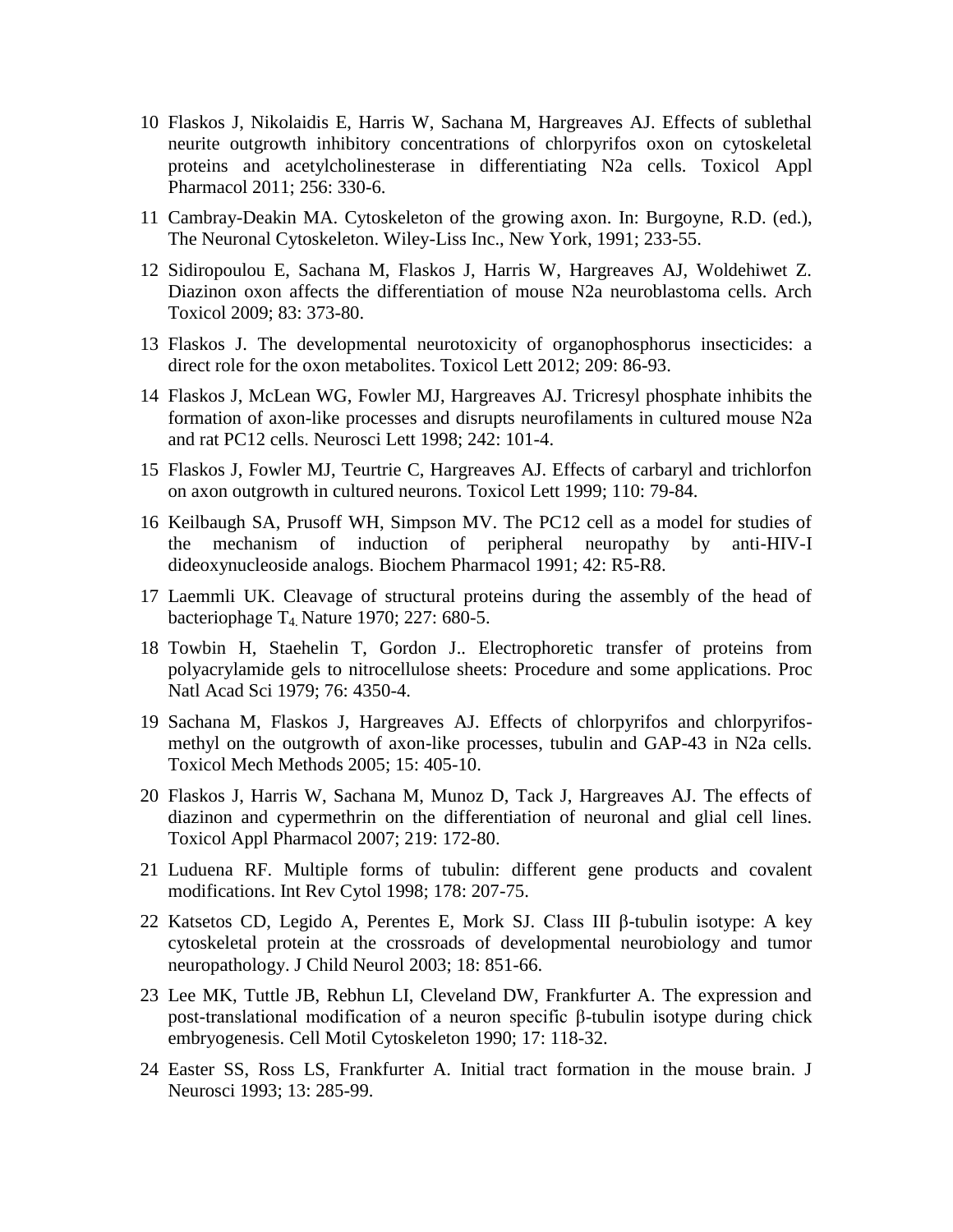- 25 Banerjee A, Roach MC, Trcka P, Luduena RF. Increased microtubule assembly in bovine brain tubulin lacking the type III isotype of β-tubulin. J Biol Chem 1990; 265: 1794-9.
- 26 Edde B, Jeantet C, Gros F. One β-tubulin subunit accumulates during neurite outgrowth in mouse neuroblastoma cells. Biochem Biophys Res Comm 1981; 103: 1035-43.
- 27 El-Fawal HA, Ehrich MF. Calpain activity in organophosphorous-induced delayed neuropathy (OPIDN): Effects of a phenylalkylamine calcium channel blocker. Ann NY Acad Sci 1993; 679: 325-9.
- 28 Song X, Violin JD, Seidler FJ, Slotkin TA. Modeling the developmental neurotoxicity of chlorpyrifos in vitro: macromolecule synthesis in PC12 cells. Toxicol Appl Pharmacol 1998; 151: 182-91.
- 29 Gard DL, Kirschner MW. A polymer-dependent increase in phosphorylation of βtubulin accompanies differentiation of a mouse neuroblastoma cell line. J Cell Biol 1985; 100: 764-74.
- 30 Gordon-Weeks PR, Fischer I. MAP1B expression and microtubule stability in growing and regenerating axons. Micr Res Techn 2000; 48: 63-74.
- 31 Tucker RP, Binder LI, Matus A.. Neuronal microtubule-associated proteins in the embryonic avian spinal cord. J Comp Neurol 1988; 271: 44-55.
- 32 Gonzalez-Billault C, Owen R, Gordon-Weeks PR, Avila J. Microtubule-associated protein 1B is involved in the initial stages of axonogenesis in peripheral nervous system cultured neurons. Brain Res 2002; 943: 56-67.
- 33 Sayas CL, Avila J, Wandosell F. Regulation of neuronal cytoskeleton by lysophosphatidic acid: role of GSK-3. Biochim Biophys Acta 2002; 1582: 144-53.
- 34 Fukushima N, Futura D, Hidaka Y, Moriyama R, Tsujiuchi T. Post-translational modifications of tubulin in the nervous system. J Neurochem 2009; 109: 683-93.
- 35 Sihag RK, Inagaki M, Yamaguchi T, Shea TB, Pant HC. Role of phosphorylation on the structural dynamics and function of types III and IV intermediate filaments. Exp Cell Res 2007; 313: 2098-109.
- 36 Harris W, Sachana M, Flaskos J, Hargreaves AJ. Neuroprotection from diazinoninduced toxicity in differentiating murine N2a neuroblastoma cells. Neurotoxicology 2009; 30: 958-64.
- 37 Sidiropoulou E, Sachana M, Flaskos J, Harris W, Hargreaves AJ, Woldehiwet Z. Diazinon oxon interferes with differentiation of rat C6 glioma cells. Toxicol In Vitro 2009b; 23: 1548-52.
- 38 Sogorb MA, Vilanova E. Detoxication of anticholinesterase pesticides. In: Satoh, T., Gupta RC (eds.), Anticholinesterase Pesticides: Metabolism, Neurotoxicity, and Epidemiology. Wiley, Hoboken, New Jersey, 2010; 121-32.